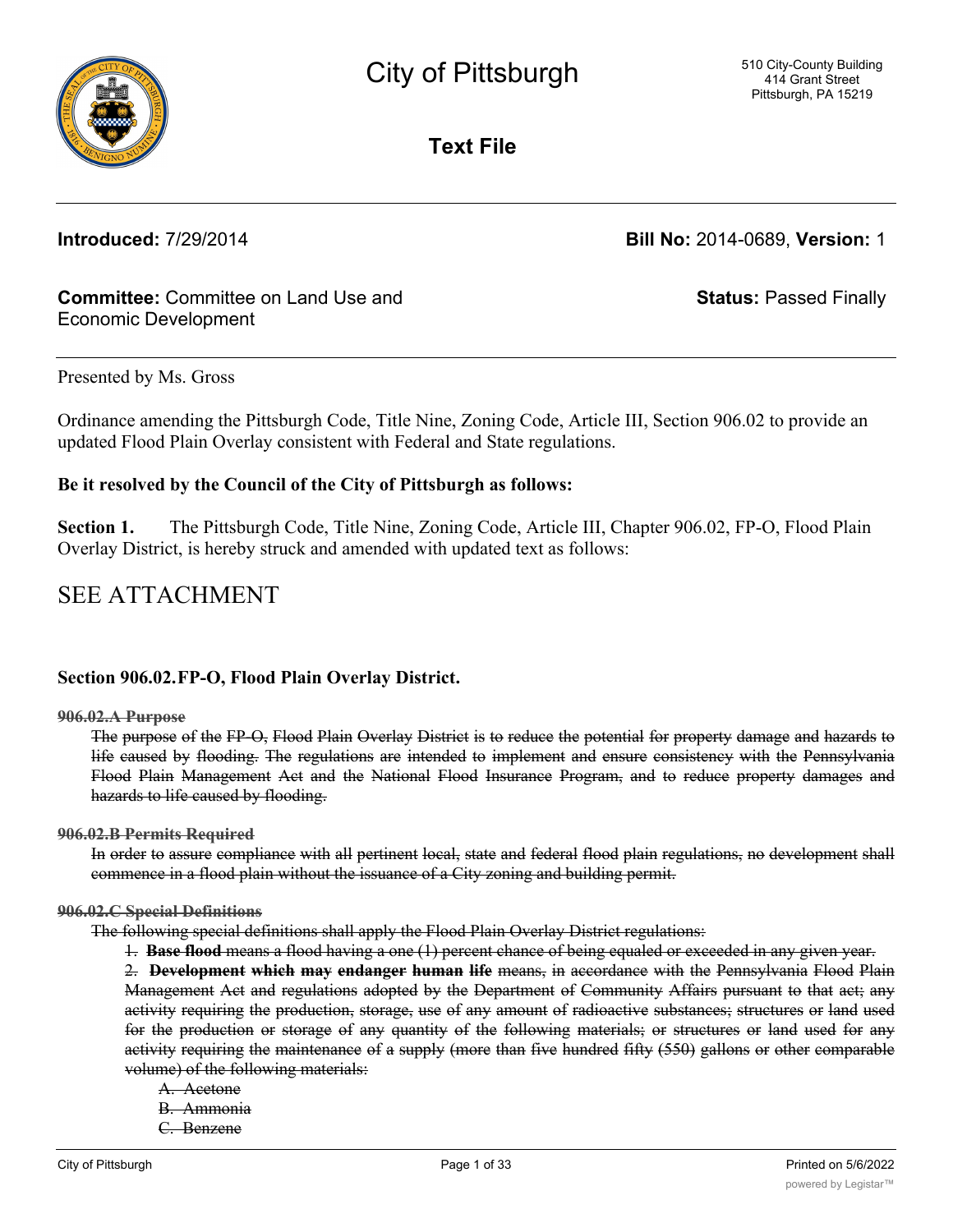**Status:** Passed Finally

D. Calcium carbide E. Carbon disulfide F. Celluloid G. Chlorine H. Hydrochloric acid I. Hydrocyanic acid J. Magnesium K. Nitric acid and oxides of nitrogen L. Petroleum products (gasoline, fuel oil, etc.) M. Phosphorus N. Potassium O. Sodium P. Sulphur and sulphur products Q. Pesticides (including insecticide, fungicides and rodenticides)

R. Radioactive substances, insofar as such substances are not otherwise regulated.

3. **Encroachment** means any structure or activity which in any manner changes, expands or diminishes the course, current or cross section of any watercourse, floodway or body of water.

4. **Flood plain** means any land susceptible to being inundated by water from any source during the base flood, as shown on the most current flood plain maps prepared by the Federal Insurance Administration and approved by the Federal Emergency Management Agency (FEMA) for the purpose of determining the official Federal Designated Flood Plain, Floodway and Floodway Fringe. These maps are based on the most current Flood Insurance Study prepared by the Federal Emergency Management Agency; the Study being the definitive source of flood plain information, particularly in regards to base flood elevations and floodway widths.

5. **Floodway** means the channel of a river or other watercourse and adjacent land areas that shall be reserved in order to discharge the waters of the base flood; in this section, as shown on maps prepared by the Federal Insurance Administration of the Federal Emergency Management Agency. Where no floodway has been delineated within a flood plain, the floodway is established for regulatory purposes as extending fifty (50) feet landward from the top bank of a stream.

6. **Floodway fringe** means that portion of a flood plain which is not the floodway; in this section, as shown on maps prepared by the Federal Insurance Administration of the Federal Emergency Management Agency.

7. **Mobile Home** means a structure built on a permanent chassis which is transportable and is used as a permanent residence, temporary residence, office, storage space, or other use.

8. **Obstruction** means any projection, excavation, building, structure, stockpile, refuse, fill or matter in, along, across or projecting into any channel, watercourse or flood plain area which may impede, retard or change the direction of the flow of water either in itself or by catching or collecting debris carried by such water or which is placed where the flow of the water might carry the same downstream.

9. **Special hazard** means obstructions in flood plains which present a special hazard to occupants or to the public and defined in the Pennsylvania Flood Plain Management Act as: hospitals, nursing homes, jails, new mobile home park or new mobile home subdivisions or substantial additions to mobile home parks or subdivisions.

10. **Substantial improvement** means any repair, reconstruction or improvement of a structure, the cost of which equals or exceeds fifty (50) percent of the market value of the structure either before the improvement is started or, if the structure has been damaged and is being restored, before the damage occurred. This term also includes work on structures which have incurred damage amounting to more than fifty (50) percent of the structure's market value before the damage, regardless of the actual repair work performed. This term does not include:

 $A$  . Any project for improvement of a structure to comply with existing state or local health, sanitary or local health, sanitary or local health, sanitary or local health, sanitary or local health, sanitary or local hea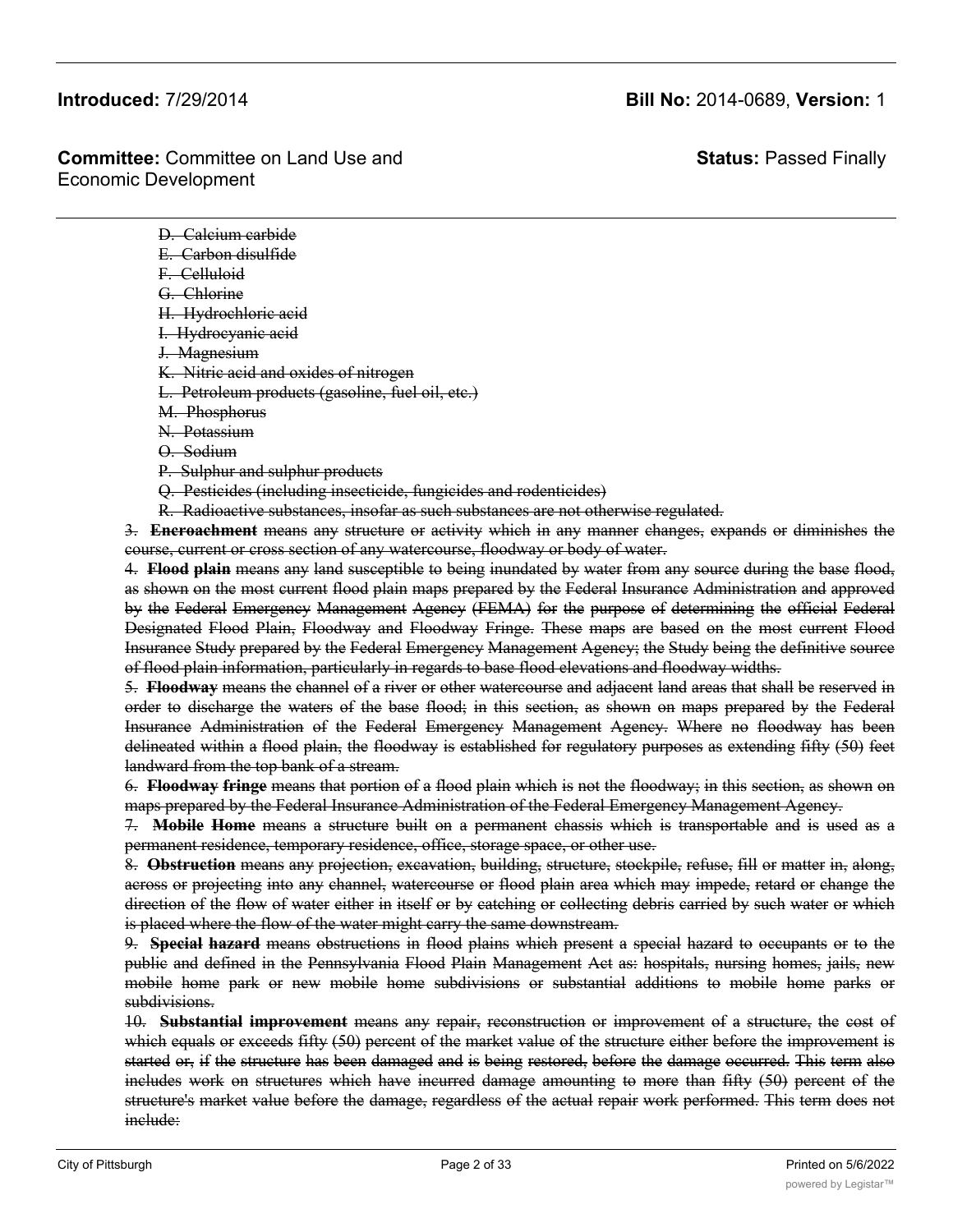**Committee:** Committee on Land Use and Economic Development

**Status:** Passed Finally

A. Any project for improvement of a structure to comply with existing state or local health, sanitary or safety code specifications which are solely necessary to assure safe living conditions; or

B. Any alteration of a structure listed on the National Register of Historic Places or the Pennsylvania Inventory of Historic Places, provided the alteration does not preclude the structure's continued designation as a historic structure by the pertinent entity.

### **906.02.D Effect of District Regulations**

Land within the FP-O District shall be used and structures shall be constructed, altered or enlarged for uses that are allowed in the underlying zoning districts, unless specifically limited or prohibited by the FP-O District regulations of this section.

All utilities including but not limited to electric, gas, public water, sanitary sewerage, storm sewers, telephones and cable communications in flood plain areas shall be designed and constructed to prevent damage to the systems, damaged caused by the systems, and loss of service during times of flood. On-lot sewerage systems shall not be permitted in flood plain areas. Gas and oil supply systems shall incorporate provisions for the drainage of these systems in the event flood water infiltration occurs. Prior to altering or relocating any floodway in the City, the State Floodplain Management Coordinating Agency shall be notified along with any other affected municipality, the State Department of Environmental Protection, and the Federal Emergency Management Agency. All applications for zoning approval in a flood plain area subject to the City's flood plain regulations, and subdivisions involving more than fifty (50) lots or five (5) acres, shall indicate the base flood elevation as determined from the FEMA Flood Plain Maps and Flood Insurance Study. In flood plain areas where the base flood elevation has not been established, applicants for zoning approval shall be responsible for contacting pertinent state and federal agencies to provide the Zoning Administrator with the best available base flood elevation information at the time of the zoning application.

### **906.02.E Warning and Disclaimer**

The mapped delineations of land that may be subject to flooding do not necessarily include all land that is subject to such hazards. While it is the purpose of the regulations contained in this section to afford reasonable protection against damages caused by construction on or use of hazard-prone land, neither the mapped delineations nor any regulations contained in this section shall create any liability on the part of the City, its officers or employees for damages that may occur.

### **906.02.F Floodway Regulations**

Land within floodways shall be subject to the following regulations, which shall apply to all new uses of land including the placement of fill, all new structures, all substantial improvements of existing structures and all enlargements or additions to existing structures or uses.

### 906.02.F.1 Compliance with State Flood Plain Management Act

In accordance with Section 302 of the Pennsylvania Flood Plain Management Act and the regulations of the Department of Environmental Protection or its successor agency contained in Chapter 105 of Title 25 of the Code, adopted on September 16, 1990, the Pennsylvania Department of Environmental Protection or its successor agency has exclusive jurisdiction to regulate obstructions and encroachments in floodways.

(a) No Certificate of Occupancy shall be issued by the Zoning Administrator for any obstruction or encroachment in a delineated floodway or where a floodway has not been delineated, within fifty (50) feet landward from the top of the bank of a stream in a floodplain area unless a permit has been first issued by the Department of Environmental.

(b) When such a permit has been issued by the Department of Environmental Protection or its successor agency, the following uses are prohibited: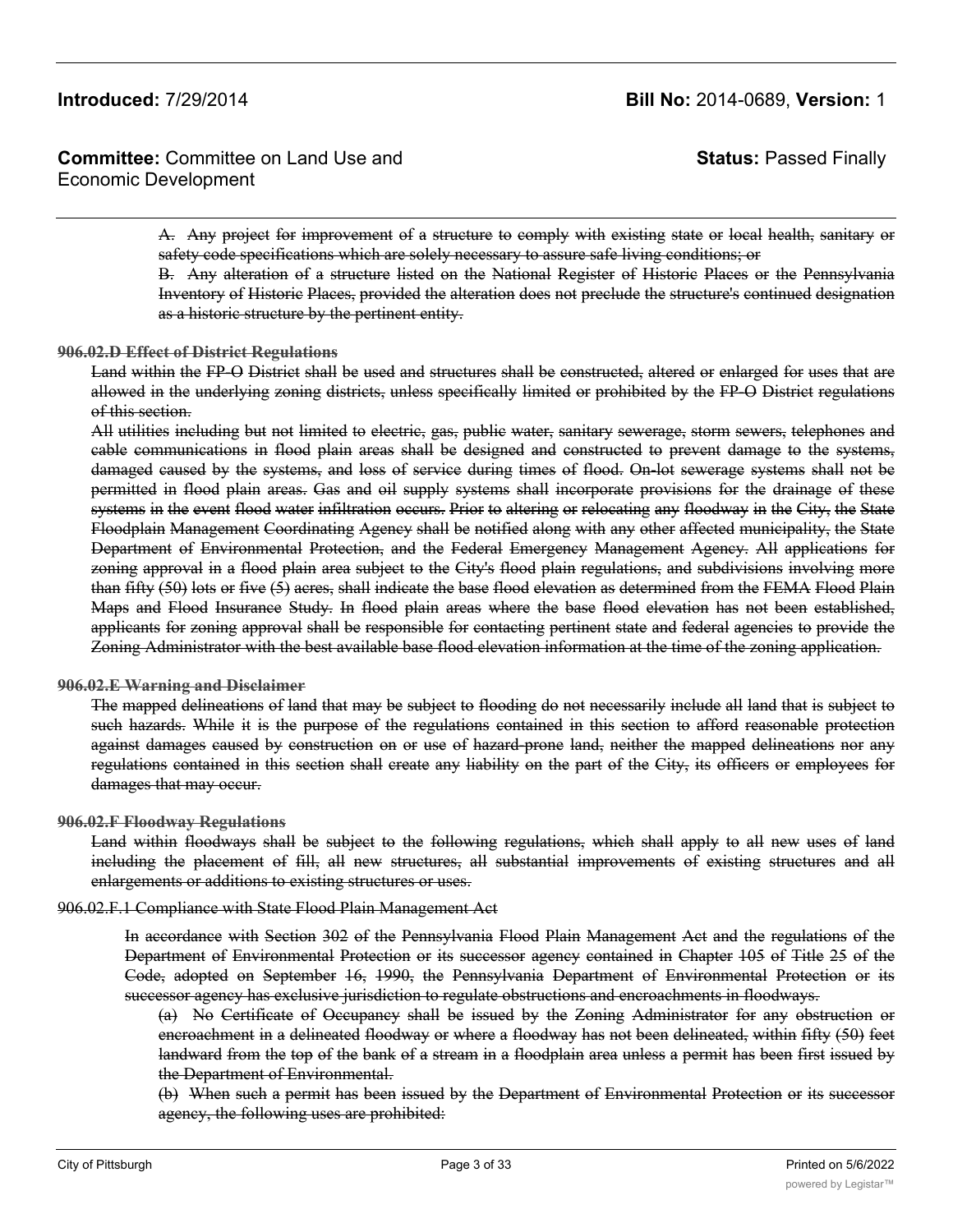**Committee:** Committee on Land Use and Economic Development

**Status:** Passed Finally

(1) Use or development of land or construction or alteration of structures that would result in any increase in flood levels during the occurrence of the base flood discharge;

- (2) Development that may endanger human life;
- (3) Special hazards; and
- (4) Mobile homes.

### 906.02.F.2 When No State Permits Required

If the Department of Environmental shall determine that a permit is not required for use of land or for construction or alteration of a structure in a floodway or if the Department of Environmental Protection or its successor agency shall at any time delegate all or any portion of its authority to regulate such obstruction and encroachments to the City, the following uses are prohibited:

(a) Use or development of land or construction or alteration of structures that would result in any increase in flood levels during the occurrence of the base flood discharge;

- (b) Development that may endanger human life;
- (c) Special hazards; and
- (d) Mobile homes.

### 906.02.F.3 Required Analysis

The applicant shall prove either by a written submission from the Department of Environmental or via an analysis conducted by a registered professional engineer utilizing Department of Environmental Protection or its successor agency approved methods that the proposed action would not result in any increase in flood levels during the occurrence of the base flood.

### 906.02.F.4 Flood-Proofing

Any structure or use approved in the floodway shall comply with the requirements for flood proofing or elevation of a structure, or any enclosed space thereof, above flood level.

### **906.02.G Floodway Fringe Regulations**

Land within an FP-O District but not within a floodway may be used and structures may be erected, altered or enlarged only for those uses listed in this section.

### 906.02.G.1 Uses Permitted By-Right

Uses that are permitted By-Right in the underlying zoning district shall be permitted By-Right in the floodway fringe area of an FP-O District, except for developments that may endanger human life or special hazards. All new construction and substantial improvement of existing structures shall comply with requirements for elevation of structures, and any enclosed space thereof, above flood level or flood proofing.

### 906.02.G.2 Conditional Uses

The following uses may be allowed in the floodway fringe area of a FP-O District after a public hearing and recommendations by the Planning Commission and after approval by City Council in accordance with the provisions of Sec. 922.06.

### (a) Uses Classified as Conditional Uses in Underlying Zoning Districts

Uses which are classified as Conditional Uses in the underlying zoning district in a FP-O District, but not within a floodway, in accordance with all other provisions of this Zoning Ordinance applicable to the specific use and zoning district and provided:

(1) The use shall not be a special hazard, development which may endanger life, or a mobile home; nor shall it in any other way constitute or contribute to increased hazards to life or dangers to the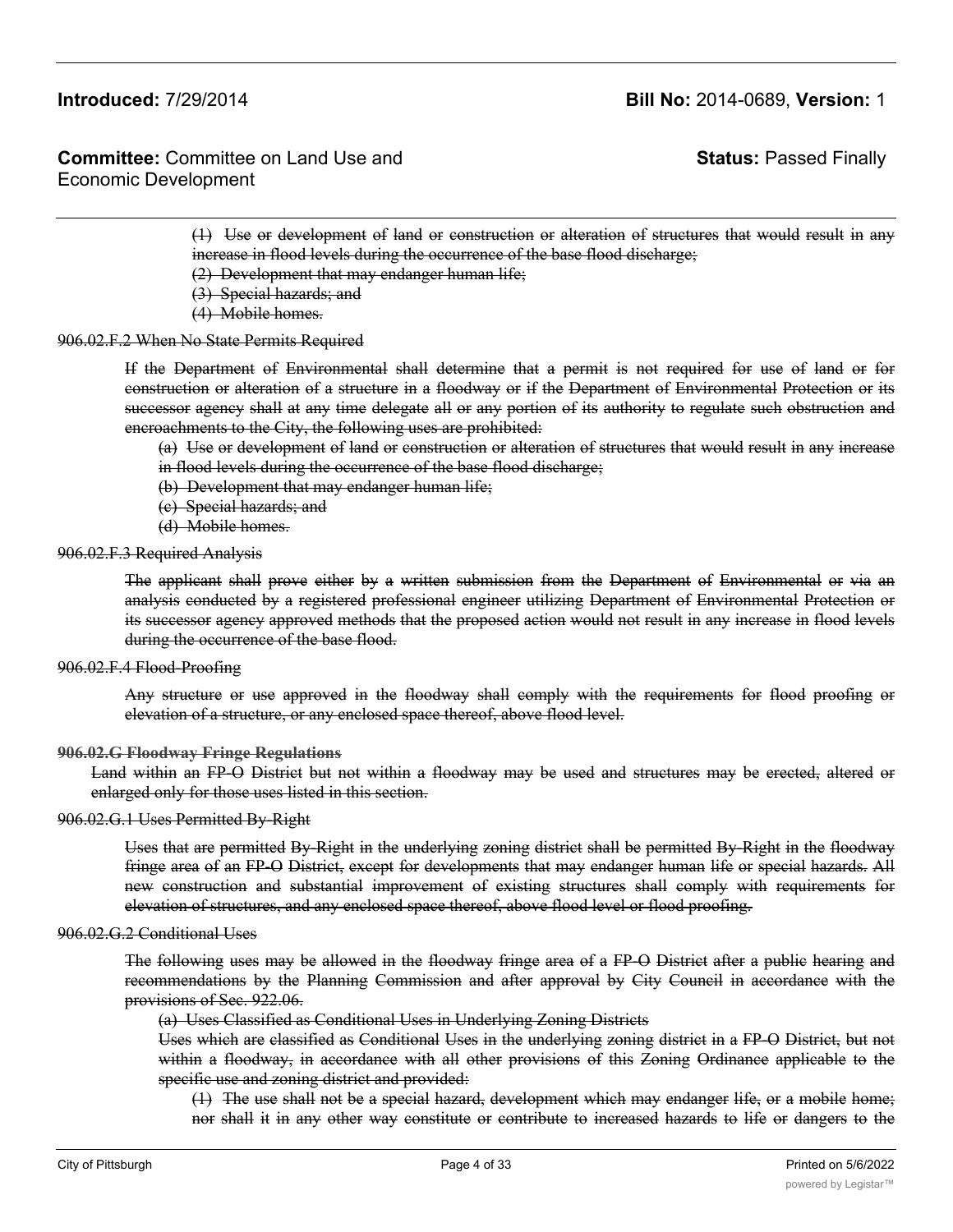**Committee:** Committee on Land Use and Economic Development

**Status:** Passed Finally

public health, safety or welfare during time of flood;

(2) Any substantial improvement or new construction shall meet all requirements for elevation above flood level or flood proofing applicable to the particular category of use and structure;

(3) In the case of new development or construction, Council shall determine that the proposed use is necessary in the proposed location and that there are no feasible alternative locations outside of the FP -O District;

(4) In the case of alterations or enlargements, which do not constitute substantial improvements, Council may require arrangement of uses, mechanical systems, and other elements within a structure, for flood proofing or both, which are reasonably related to the minimization of flood damages and danger to life during time of flood; and

(5) If feasible in relation to the use and in relation to the character of adjacent areas, public access to the riverfront should be provided in connection with any new construction or development on a riverfront site within a FP-O District.

(b) Development That May Endanger Human Life

Development that may endanger human life in a District, but not within a floodway, shall be subject to the following standards:

(1) No new construction or development classified as development which may endanger life shall be permitted in a FP-O District;

(2) Substantial improvement of a development which may endanger human life shall be elevated or flood proofed to remain completely dry up to at least one and one-half (1½) feet above the level of the base flood and designed to prevent pollution from the structure or activity during the base flood; and

(3) Improvements to structures, which do not constitute substantial improvements, shall be flood proofed to the maximum extent feasible, and Council may impose additional requirements for the storage or anchoring of dangerous substances to reduce possible hazards during time of flood.

(c) Special Hazards

Special hazards in FP-O District, but not within a floodway, in accordance with all other provisions of this Zoning Ordinance applicable to the specific use and zoning district, and provided:

(1) Council shall determine that the use is necessary in the location proposed and that no feasible alternative site exists in a location not within FP-O District;

(2) New construction, substantial improvement, enlargements or additions of a special hazard use in a FP-O District shall be located and constructed to fully protect the health and safety of the general public and occupants of the structure. All structures shall be located, constructed and maintained so that:

(i) The structure will survive inundation by waters of the base flood without any lateral movement or damage to the structure or to any of its equipment or contents;

(ii) The lowest floor elevation will be at least one and one-half (1 1/2) feet above the base flood elevation;

(iii) The occupants of the structure can remain inside for an indefinite period of time and be safely evacuated at any time during the base flood;

(iv) There is full compliance with the Building Code and other requirements for special hazard uses adopted by the City; and

(v) Any significant possibility of pollution, increased flood levels or flows, or debris endangering life and property will be prevented.

(3) Any alteration or improvement of an existing special hazard use, which does not constitute a substantial improvement, enlargement or addition, shall be flood proofed to the maximum extent feasible; and Council may impose additional requirements to insure the safety of occupants during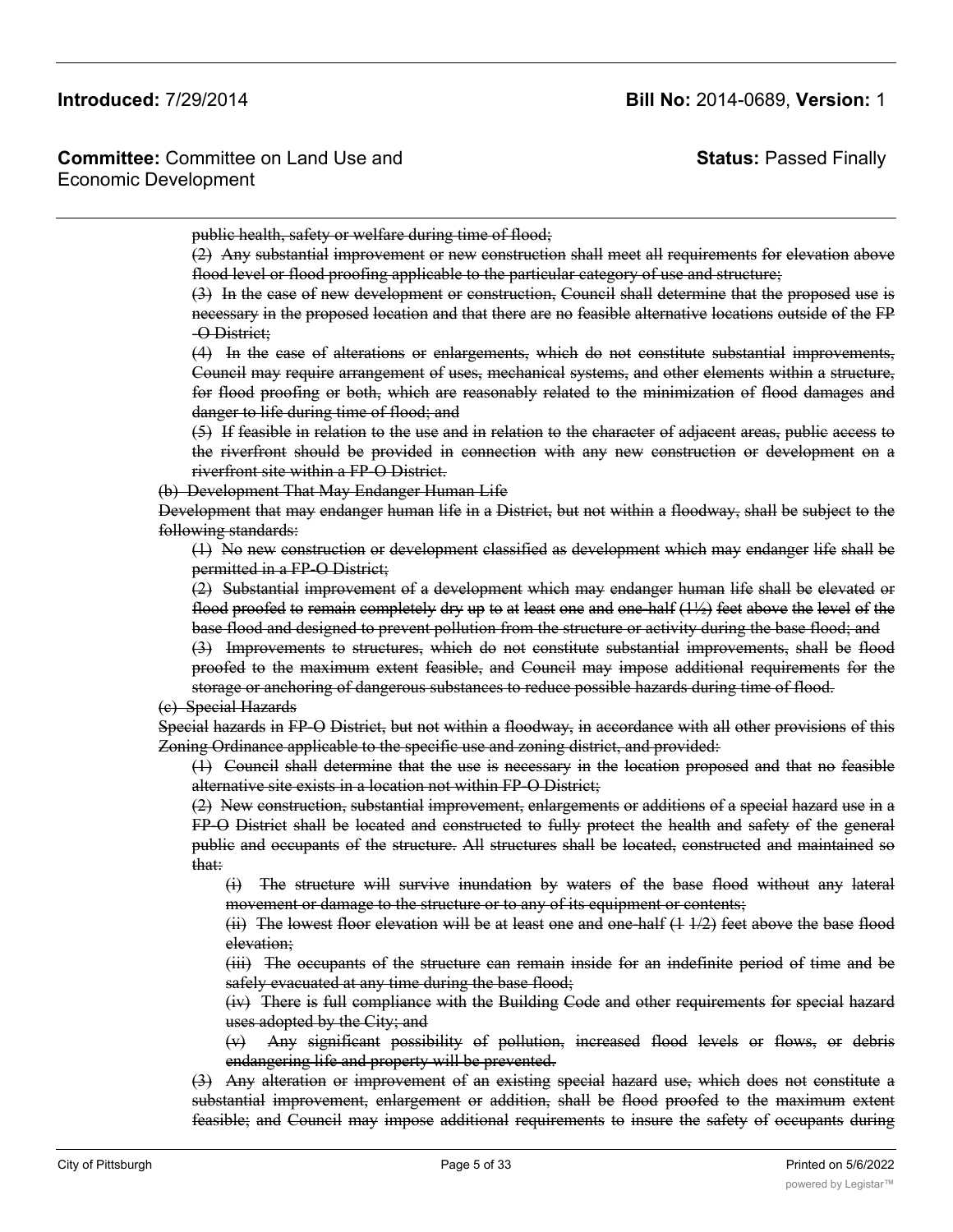# **Status:** Passed Finally

### time of flood;

(4) The minimum filing requirements are met. These filing requirements shall include the following information:

(i) A location map which will enable a person unfamiliar with the City to accurately determine the location within the City of the site or property involved;

(ii) A topographic map based on the National Geodetic Vertical Datum of 1929, showing existing and proposed contours at intervals of two feet;

(iii) The location of the flood plain boundary line, information and spot elevations concerning the one hundred-year flood elevation, and information concerning the flow of water (including direction and velocities);

(iv) Complete information concerning flood depths, pressures, velocities, impact and uplift forces, and other factors associated with the one hundred-year flood;

(v) Detailed information concerning any proposed flood proofing measures;

(vi) Cross-section drawings for all proposed streets, drives, other accessways, and parking areas, showing all right-of-way and pavement widths;

(vii) Profile drawings for all proposed streets, drives and vehicular accessways including existing and proposed grades;

(viii) Plans and profiles of all proposed sanitary and storm sewer systems, water supply systems, and any other utilities and facilities;

(ix) Certification from a registered professional engineer, architect or landscape architect that the proposed construction has been adequately designed to protect against damage from the one hundred-year flood;

(x) A statement, certified by a registered professional engineer, architect, landscape architect or other qualified person which contains a complete and accurate description of the nature and extent of pollution that might possibly occur from the development during the course of a one hundred-year flood, including a statement concerning the effects such pollution might have on human life;

(xi) A statement certified by a registered professional engineer, architect or landscape architect which contains a complete and accurate description of the effects the proposed development will have on 100-year flood elevations and flows;

(xii) A statement, certified by a registered professional engineer, architect or landscape architect which contains a complete and accurate description of the kinds and amounts of any loose buoyant materials or debris that may possibly exist or be located on the site below the one hundred-year flood elevation and the effects such materials and debris may have on 100-year flood elevations and flows;

(xiii) Any other applicable permits such as, but not limited to, a permit for any activity regulated by the Department of Environmental Resources under Section 302 of the Pennsylvania Flood Plain Management Act (any obstruction; flood control project, publicly owned or maintained; highway owned, constructed or maintained by a non-federal governmental unit; an obstruction owned or maintained by a public utility); and

(xiv) An evacuation plan which fully explains the manner in which the site will be safely evacuated before or during the course of a 100-year flood.

(5) Hospitals, nursing homes, correctional facilities, new mobile home parks or substantial additions to mobile home parks, shall be subject to special permit requirements specified hereunder:

(i) Within three (3) days of receipt of a Conditional Use application for a special hazard use and before consideration of such application by City Council, the Zoning Administrator shall forward a copy of the application, with accompanying documents to the Allegheny County  $P$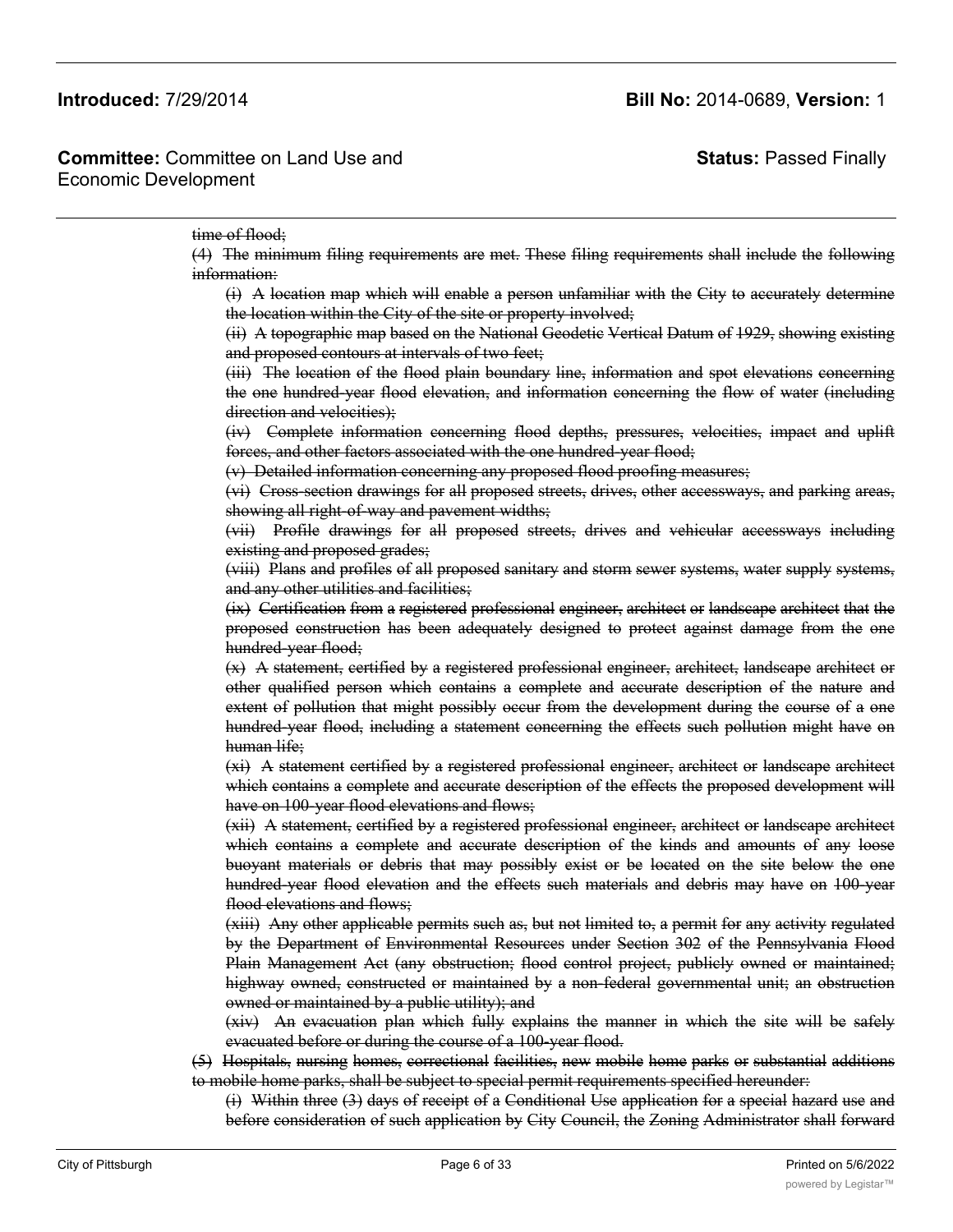**Committee:** Committee on Land Use and Economic Development

**Status:** Passed Finally

a copy of the application, with accompanying documents to the Allegheny County Planning Commission via registered or certified mail and to the Bureau of Building Inspection for their review; and

(ii) If, after consideration by City Council, an application is approved, the Zoning Administrator shall so notify via registered or certified mail the Pennsylvania Department of Community Affairs in writing within five (5) working days after the date of City Council approval, together with the application and all documentation. A Certificate of Occupancy shall not be issued for a special hazard conditional use approved by City Council until thirty (30) days after receipt of notification by the Department of Community Affairs. If an application is disapproved by the Department of Community Affairs, the Zoning Administrator shall not issue a permit.

### 906.02.G.3 Special Exceptions

Uses that are allowed as Special Exceptions in the underlying zoning district shall be allowed as Special Exceptions in the floodway fringe area of an FP-O District, provided that:

(a) The use shall not be a special hazard, development which may endanger human life, or a mobile home; nor shall it in any other way constitute or contribute to increased hazards to life or dangers to the public health, safety or welfare during time of flood;

(b) Any substantial improvement or new construction shall meet all requirements for elevation above flood level or flood proofing applicable to the particular category of use and structure;

(c) In the case of new development or construction, the Board shall determine that the proposed use is necessary in the proposed location and that there are no feasible alternative locations outside of the FP-O District; and

(d) In the case of alterations or enlargements, which do not constitute substantial improvements, the Board may impose requirements for arrangement of uses, mechanical systems and other elements within a structure and/or for flood proofing which are reasonably related to the minimization of flood damages and dangers to life during time of flood.

### **906.02.A. Purpose**

The purpose of the FP-O Flood Plain Overlay District is to reduce the potential for property damage and hazards to life caused by flooding. The regulations are intended to implement and ensure consistency with the Pennsylvania Flood Plain Management Act and the National Flood Insurance Program.

The intent of this section is to:

- 1. Promote the general health, welfare, and safety of the community.
- 2. Encourage the utilization of appropriate construction practices in order to prevent or minimize flood damage in the future.
- 3. Minimize danger to public health by protecting water supply and natural drainage.
- 4. Reduce financial burdens imposed on the community, its governmental units, and its residents, by preventing excessive development in areas subject to flooding.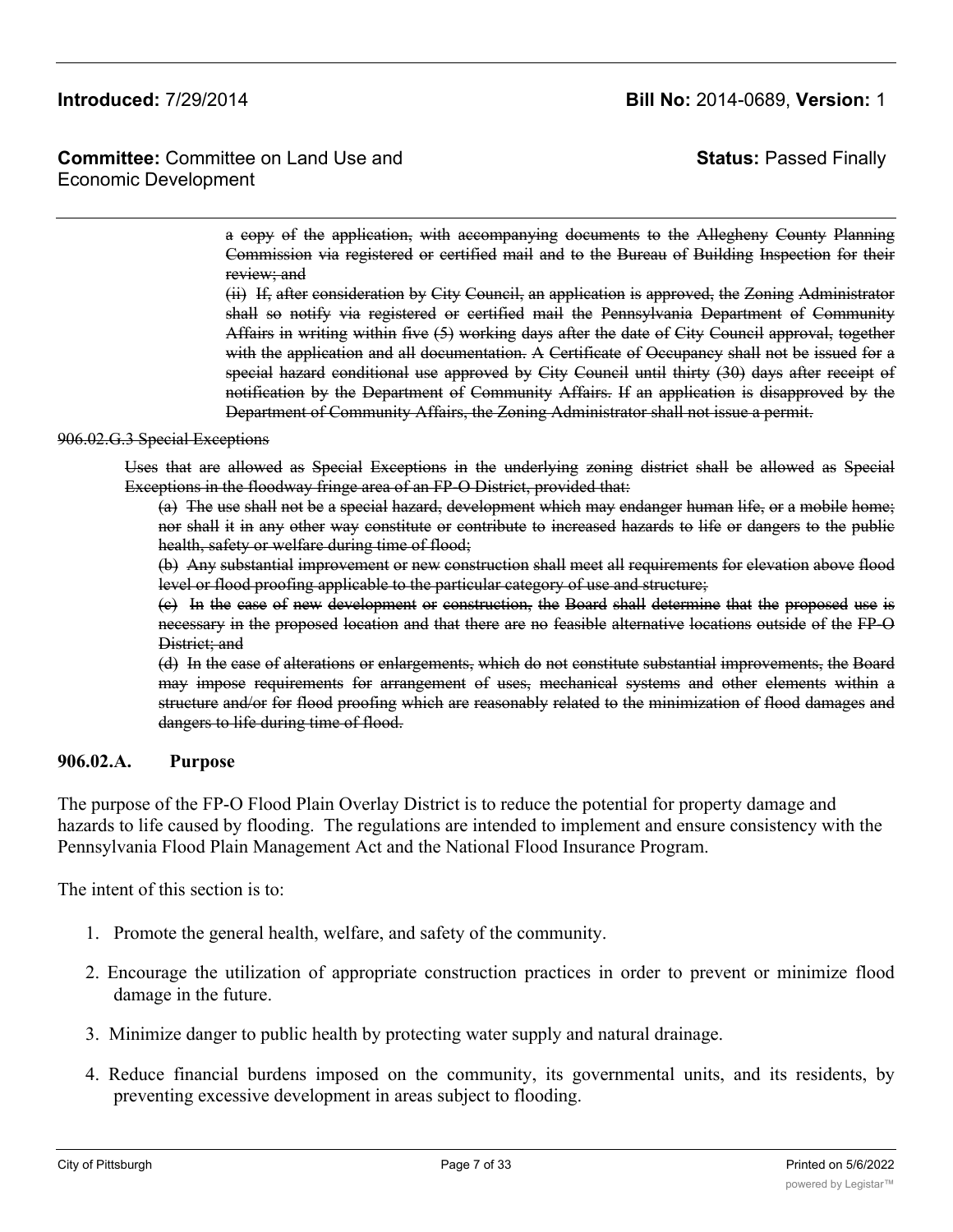**Status:** Passed Finally

5. Comply with federal and state floodplain management requirements.

# **906.02.B. Applicability**

It shall be unlawful for any person, partnership, business or corporation to undertake, or cause to be undertaken, any construction or development anywhere within the flood plain unless zoning approval has been obtained from the Zoning Administrator and a permit has been issued by the Bureau of Building Inspection.

## **906.02.C Warning and Disclaimer of Liability**

The degree of flood protection sought by the provisions of this section is considered reasonable for regulatory purposes and is based on accepted engineering methods of study. Larger floods may occur or flood heights may be increased by man-made or natural causes, such as ice jams and bridge openings restricted by debris. This chapter does not imply that areas outside any identified floodplain areas, or that land uses permitted within such areas will be free from flooding or flood damages.

This section shall not create liability on the part of the City or any officer or employee thereof for any flood damages that result from reliance on this section or any administrative decision lawfully made thereunder.

# **906.02.D Administration**

# *906.02.D.1 Floodplain Administrator*

The Zoning Administrator is hereby appointed to administer and enforce this section. The Zoning Administrator may: (a) Fulfill the duties and responsibilities set forth in these regulations, (b) Delegate duties and responsibilities set forth in these regulations to qualified technical personnel, plan examiners, inspectors, and other employees, or (c) Enter into a written agreement or written contract with another agency or private sector entity to administer specific provisions of these regulations.

Administration of any part of these regulations by another entity shall not relieve the community of its responsibilities pursuant to the participation requirements of the National Flood Insurance Program as set forth in the Code of Federal Regulations at 44 C.F.R. Section 59.22.

## *906.02.D.2 Approvals Required*

Approval from the Zoning Administrator shall be required before any construction or development as defined in Article IX is undertaken within the flood plain overlay. Additional permits may be required at the determination of the Zoning Administrator for items not traditionally needing a building or occupancy permit, which include, but may not be limited to parking of recreation vehicles and storage of equipment and materials.

## *906.02.D.3 Duties and Responsibilities of the Zoning Administrator*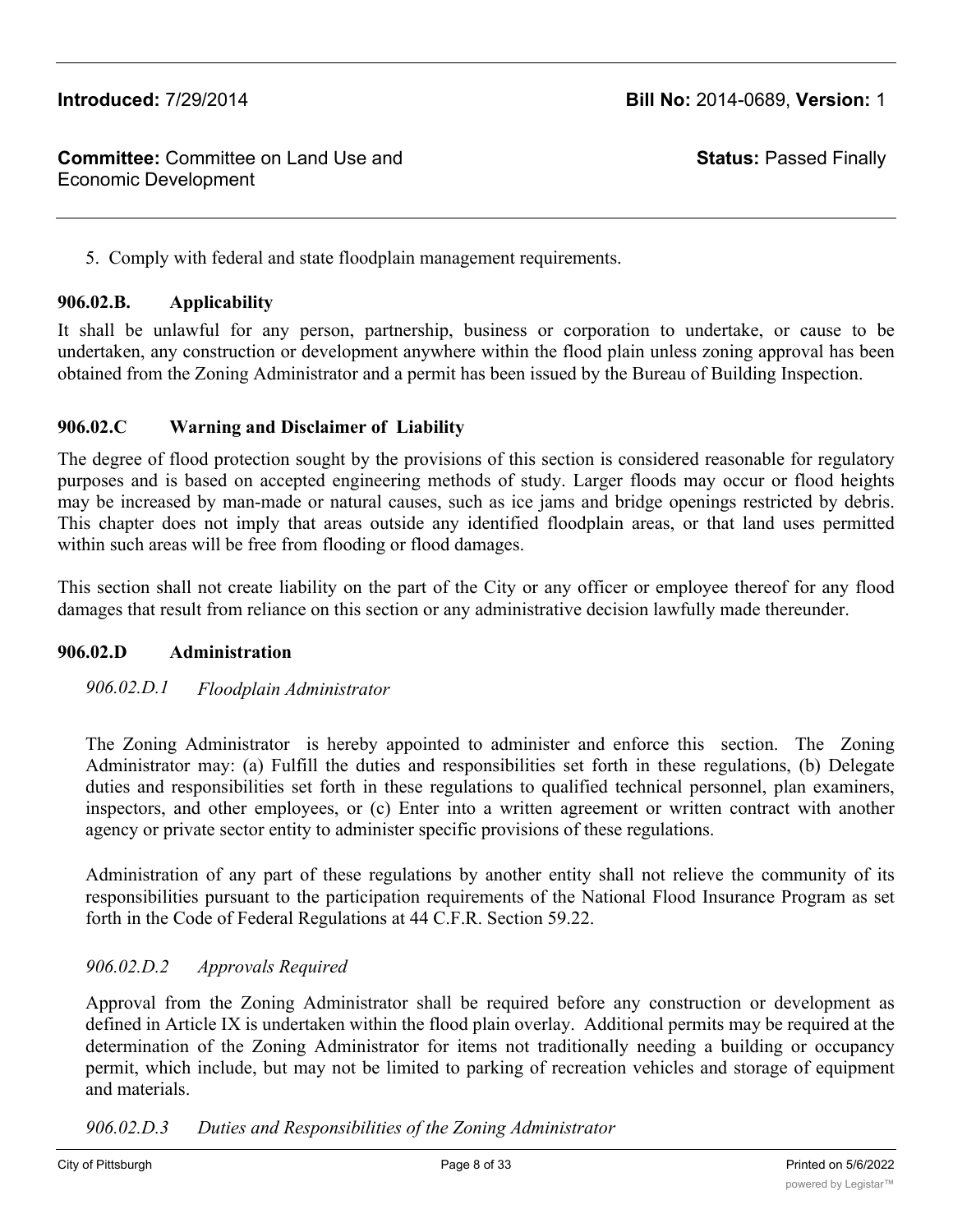**Committee:** Committee on Land Use and Economic Development

**Status:** Passed Finally

- (a) No approval shall be granted until it has been determined that the proposed work to be undertaken will be in conformance with the requirements of this and all other applicable codes and ordinances.
- (b) Prior to issuance of zoning approval, the Zoning Administrator shall review the application for the permit to determine if all other necessary government permits required by state and federal laws have been obtained, such as those required by the Pennsylvania Sewage Facilities Act (Act 1966-537, as amended); the Pennsylvania Dam Safety and Encroachments Act (Act 1978-325, as amended); the Pennsylvania Clean Streams Act (Act 1937-394, as amended); and the U.S. Clean Water Act, Section 404, 33, U.S.C. 1344. No zoning approval shall be issued until this determination has been made.
- (c) The Zoning Administrator shall maintain in perpetuity all records associated with the requirements of this section including, but not limited to, finished construction elevation data, permitting, inspection and enforcement.
- (d) The Zoning Administrator is the official responsible for submitting a biennial report to FEMA concerning community participation in the National Flood Insurance Program.
- (e) The responsibility, authority and means to implement the commitments of the Zoning Administrator can be delegated from the person identified. However, the ultimate responsibility lies with the Zoning Administrator.
- (f) The Zoning Administrator shall delegate the consideration of the requirements of the Building Code in accordance with Title 10 to the Building Code Official.

*906.02.D.4. Application Procedures and Requirements*

- (a) In addition to the information required to apply for Zoning Vouchers and Building Permits, if any proposed construction or development is located entirely or partially within any identified floodplain area, applicants shall provide all the necessary information in sufficient detail and clarity to enable the Zoning Administrator to determine that:
	- (1) all such proposals are consistent with the need to minimize flood damage and conform with the requirements of this and all other applicable codes and ordinances;
	- (2) all utilities and facilities, such as sewer, gas, electrical and water systems are located and constructed to minimize or eliminate flood damage;
	- (3) adequate drainage is provided so as to reduce exposure to flood hazards;
	- (4) structures will be anchored to prevent floatation, collapse, or lateral movement;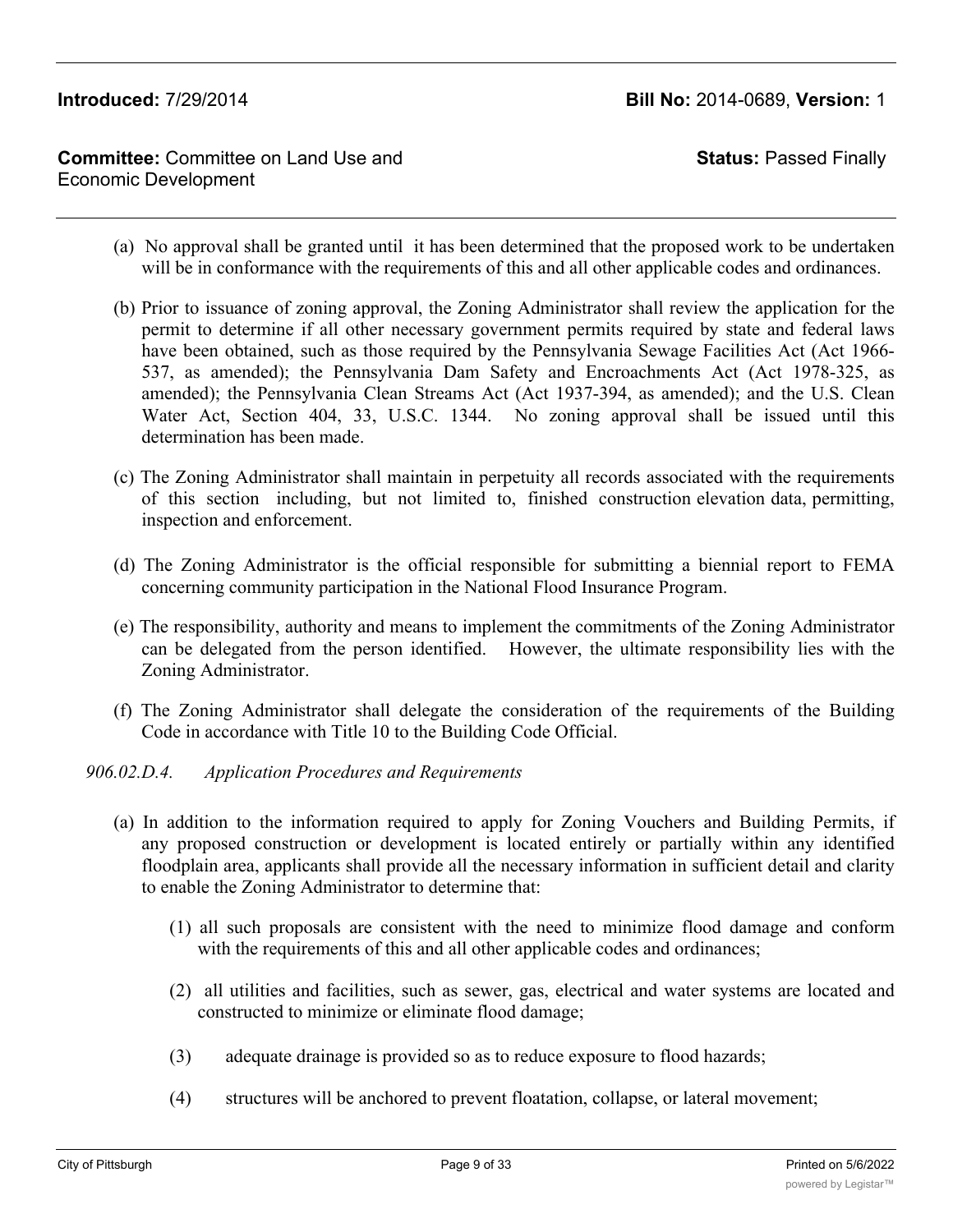# **Status:** Passed Finally

- (5) building materials are flood-resistant;
- (6) appropriate practices that minimize flood damage have been used; and
- (7) electrical, heating, ventilation, plumbing, air conditioning equipment, and other service facilities have been designed and located to prevent water entry or accumulation.
- (b) Applicants shall file the following minimum information plus any other pertinent information as may be required by the Zoning Administrator to make the above determination:
	- (1) A completed application form, in writing and submitted to the Zoning Administrator. The application shall contain the following:
		- (i) Name and address of applicant;
		- (ii) Name and address of owner of land on which proposed construction is to occur;
		- (iii) Name and address of contractor;
		- (iv) Site location including address;
		- (v) Listing of other permits required;
		- (vi) Brief description of proposed work and estimated cost, including a breakout of cost of proposed improvement and the market value of the building before the damage occurred where appropriate; and
		- (vii)A plan of the site showing the exact size and location of the proposed construction as well as any existing buildings or structures.
	- (2) A plan of the entire site, clearly and legibly drawn at a scale of one (1) inch being equal to one hundred (100) feet or less, showing the following:
		- (i) north arrow, scale, and date;
		- (ii) topographic contour lines;
		- (iii) the location of all existing and proposed buildings, structures, and other improvements, including the location of any existing or proposed subdivision and development;
		- (iv)the location of all existing streets, drives, and other access ways; and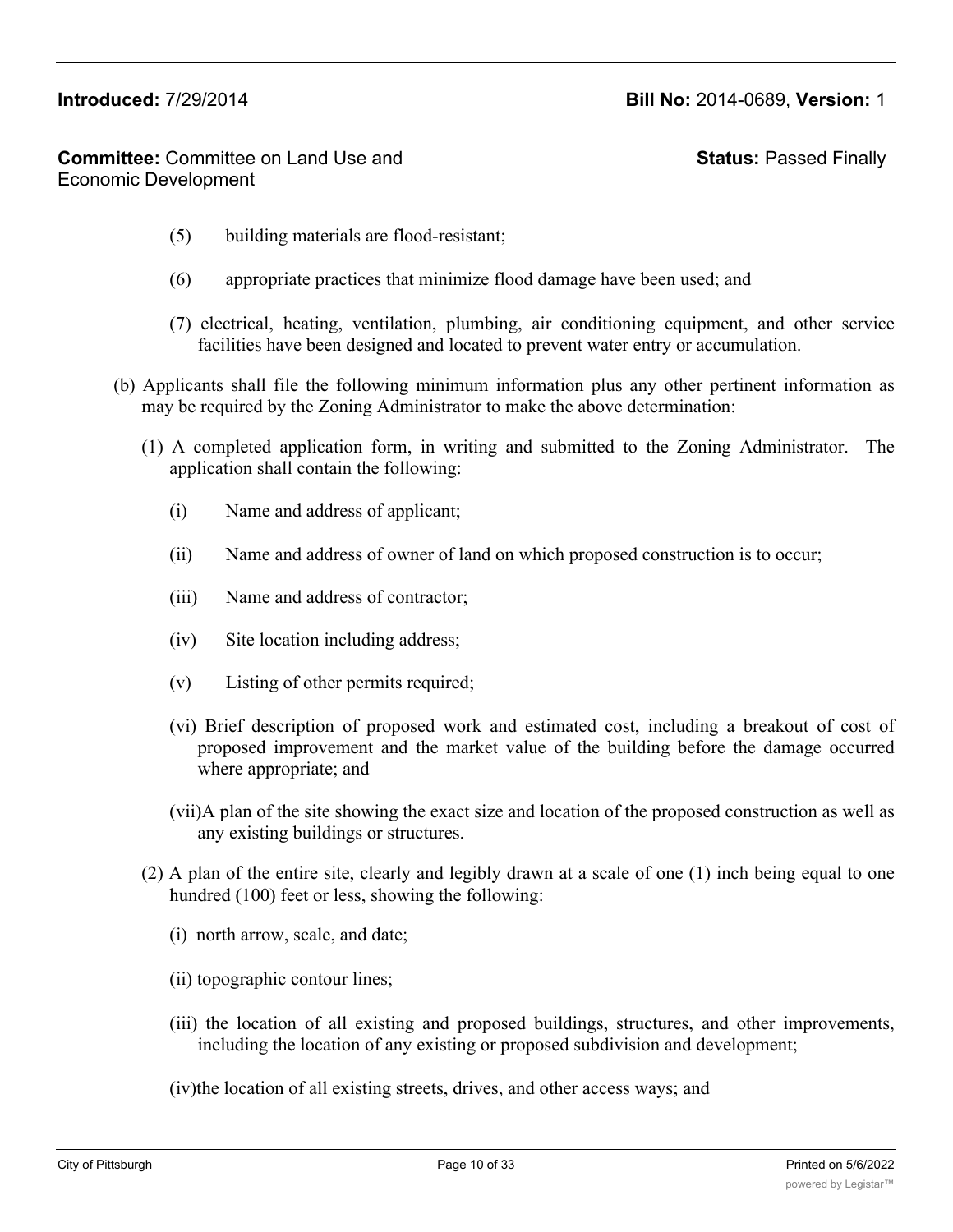**Status:** Passed Finally

- (v) the location of any existing bodies of water or watercourses, identified floodplain areas, and, if available, information pertaining to the floodway, and the flow of water including direction and velocities.
- (3) Plans of all proposed buildings, structures and other improvements, drawn at suitable scale showing the following:
	- (i) the proposed lowest floor elevation of any proposed building based upon North American Vertical Datum of 1988;
	- (ii) the elevation of the base flood; and
	- (iii) supplemental information as may be necessary under the Building Code in accordance with Title 10.
- (4) The following data and documentation:
	- (i) if available, information concerning flood depths, pressures, velocities, impact and uplift forces and other factors associated with a base flood; and Floodway Area (See 906.02.E.2.a) when combined with all other existing and anticipated development, will not increase the base flood elevation at any point;
	- (ii) documentation, certified by a registered professional engineer or architect, to show that the cumulative effect of any proposed development within an AE Area/District without floodway (See Section 906.02.E.2.b) when combined with all other existing and anticipated development, will not increase the base flood elevation more than one (1) foot at any point within the community;
	- (iii) a document, certified by a registered professional engineer or architect, which states that the proposed construction or development has been adequately designed to withstand the pressures, velocities, impact and uplift forces associated with the base flood. Such statement shall include a description of the type and extent of flood proofing measures which have been incorporated into the design of the structure and/or the development;
	- (iv) detailed information needed to determine compliance with Section 906.02.F.3.f, Storage, and Section 906.02.F.4, Development Which May Endanger Human Life, including:
		- A. the amount, location and purpose of any materials or substances referred to in Sections 906.02.F.3.f. and 906.02.F.4 which are intended to be used, produced, stored or otherwise maintained on site;
		- B. a description of the safeguards incorporated into the design of the proposed structure to prevent leaks or spills of the dangerous materials or substances listed in 906.02.F.4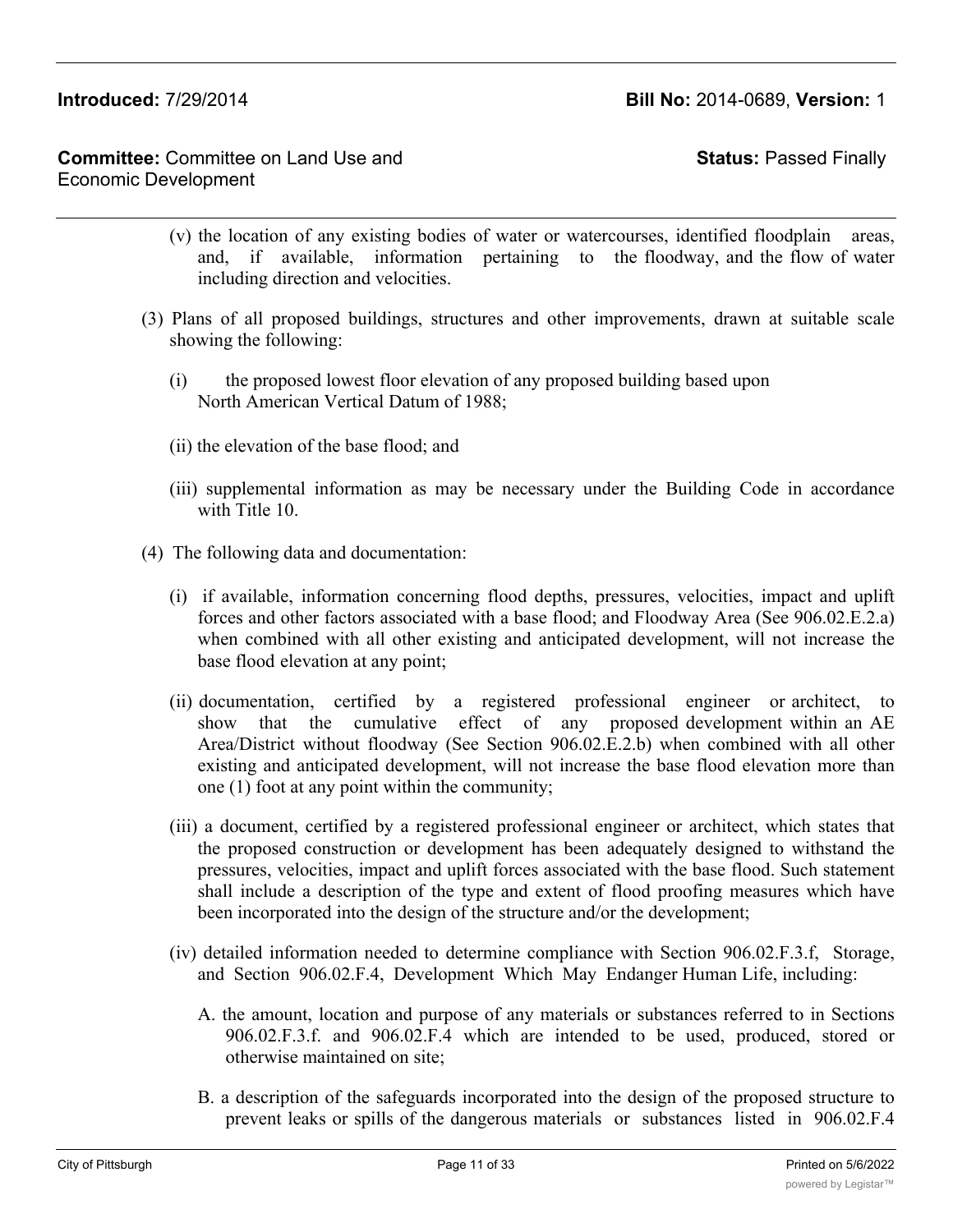**Status:** Passed Finally

during a base flood;

- (v) the appropriate component of the Department of Environmental Protection's Planning Module for Land Development;
- (vi) where any excavation or grading is proposed, a plan meeting the requirements of the Department of Environmental Protection, to implement and maintain erosion and sedimentation control; and
- (vii)completed Elevation Certificate based on construction drawings.

## *906.02. D.5 Review of Application by Others*

A copy of all plans and applications for any proposed construction or development in any identified floodplain area to be considered for approval may be submitted by the Zoning Administrator to any other appropriate agencies and/or individuals (e.g. Planning Commission, etc.) for review and comment.

## *906.02.D.6 Changes*

After approval is issued by the Zoning Administrator, no changes of any kind shall be made to the application, permit or any of the plans, specifications or other documents submitted with the application without the written consent or approval of the Zoning Administrator. Requests for any such change shall be in writing, and shall be submitted by the applicant to Zoning Administrator for consideration.

## **906.02.E Identification of Flood Plain Areas**

## *906.02.E.1 Identification*

The identified floodplain area shall be:

- (a) any areas of City*,* classified as Special Flood Hazard Areas (SFHAs) in the Flood Insurance Study (FIS) and the accompanying Flood Insurance Rate Maps (FIRMs) dated September 26, 2014 and issued by the Federal Emergency Management Agency (FEMA) or the most recent revision thereof, including all digital data developed as part of the Flood Insurance Study, and
- (b) any Community Identified Flood Hazard Areas.

The above referenced FIS and FIRMs, and any subsequent revisions and amendments are hereby adopted by City and declared to be a part of this section.

## *906.02.E.2 Description and Special Requirements of Identified Floodplain Areas*

The identified floodplain area shall consist of the following specific areas:

(a) The Floodway Area shall be those areas identified in the FIS and the FIRM as floodway and which represent the channel of a watercourse and the aexpndtw0 djacent land areas that must be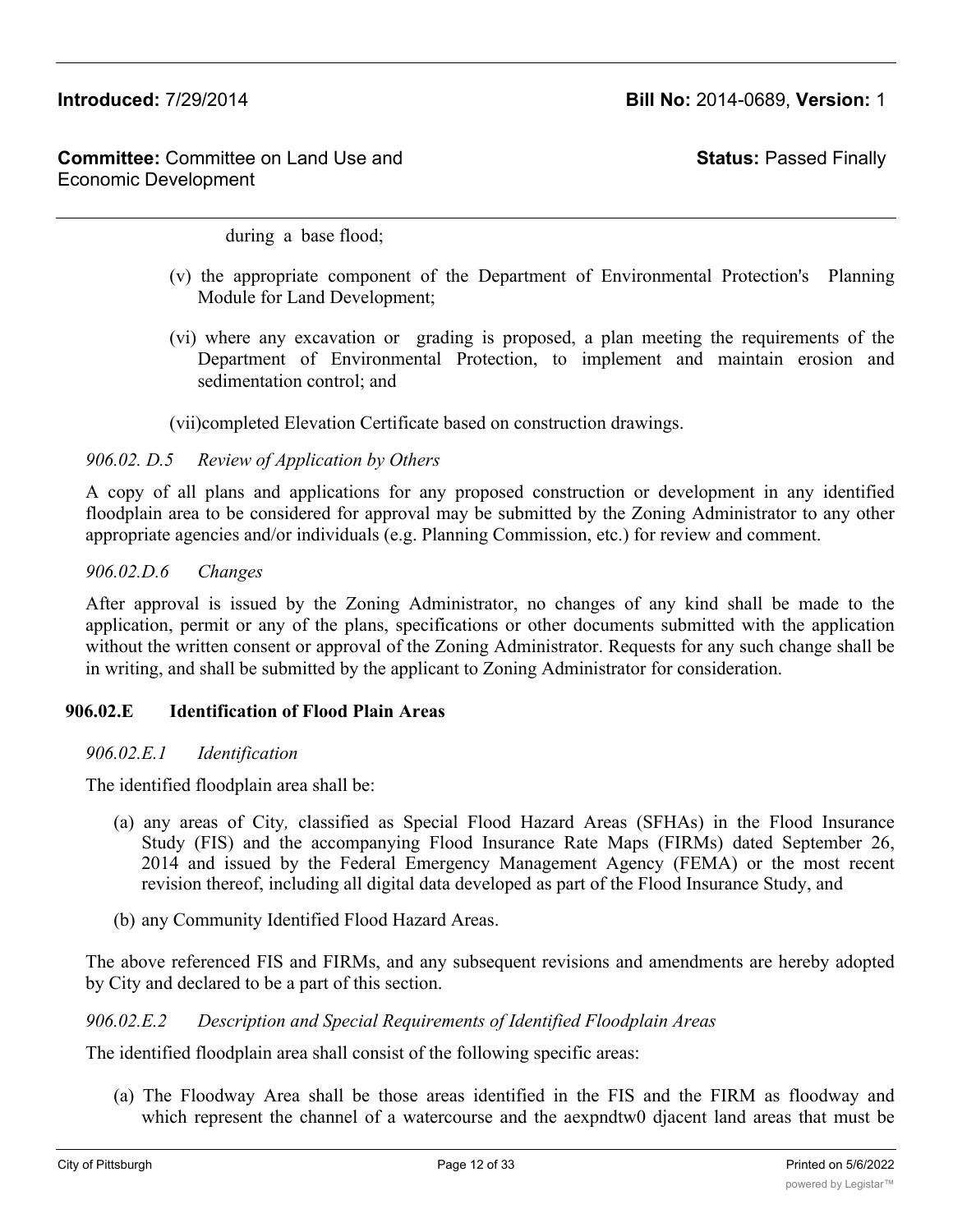**Committee:** Committee on Land Use and Economic Development

**Status:** Passed Finally

reserved in order to discharge the base flood without increasing the water surface elevation by more than one (1) foot at any point. This term shall also include floodway areas which have been identified in other available studies or sources of information for those Special Flood Hazard Areas where no floodway has been identified in the FIS and FIRM.

- (i) Within any floodway area, no encroachments, including fill, new construction, substantial improvements, or other development shall be permitted unless it has been demonstrated through hydrologic and hydraulic analysis performed in accordance with standard engineering practice that the proposed encroachment would not result in any increase in flood levels within the community during the occurrence of the base flood discharge.
- (ii) Within any floodway area, no new construction or development shall be allowed, unless the appropriate permit is obtained from the Department of Environmental Protection Regional Office.
- (b) The AE Area/District shall be those areas identified as an AE Zone on the FIRM included in the FIS prepared by FEMA for which base flood elevations have been provided.
	- (i) The AE Area adjacent to the floodway shall be those areas identified as an AE Zone on the FIRM included in the FIS prepared by FEMA for which base flood elevations have been provided and a floodway has been delineated.
- (c) The A Area/District shall be those areas identified as an A Zone on the FIRM included in the FIS prepared by FEMA and for which no base flood elevations have been provided. For these areas, elevation and floodway information from other Federal, State, or other acceptable sources shall be used when available. Where other acceptable information is not available, the base flood elevation shall be determined by using the elevation of a point on the boundary of the identified floodplain area which is nearest the construction site.

In lieu of the above, the municipality may require the applicant to determine the elevation with hydrologic and hydraulic engineering techniques. Hydrologic and hydraulic analyses shall be undertaken only by professional engineers or others of demonstrated qualifications, who shall certify that the technical methods used correctly reflect currently accepted technical concepts. Studies, analyses, computations, etc., shall be submitted in sufficient detail to allow a thorough technical review by the municipality.

(d) Community Identified Flood Hazard Areas shall be those areas where the City has identified local flood hazard or ponding areas, as delineated and adopted on a "Local Flood Hazard Map" using best available topographic data and locally derived information such as flood of record, historic high water marks, soils or approximate study methodologies.

# *906.02.E.3 Changes in Identification of Area*

The Identified Floodplain Area may be revised or modified by the City where studies or information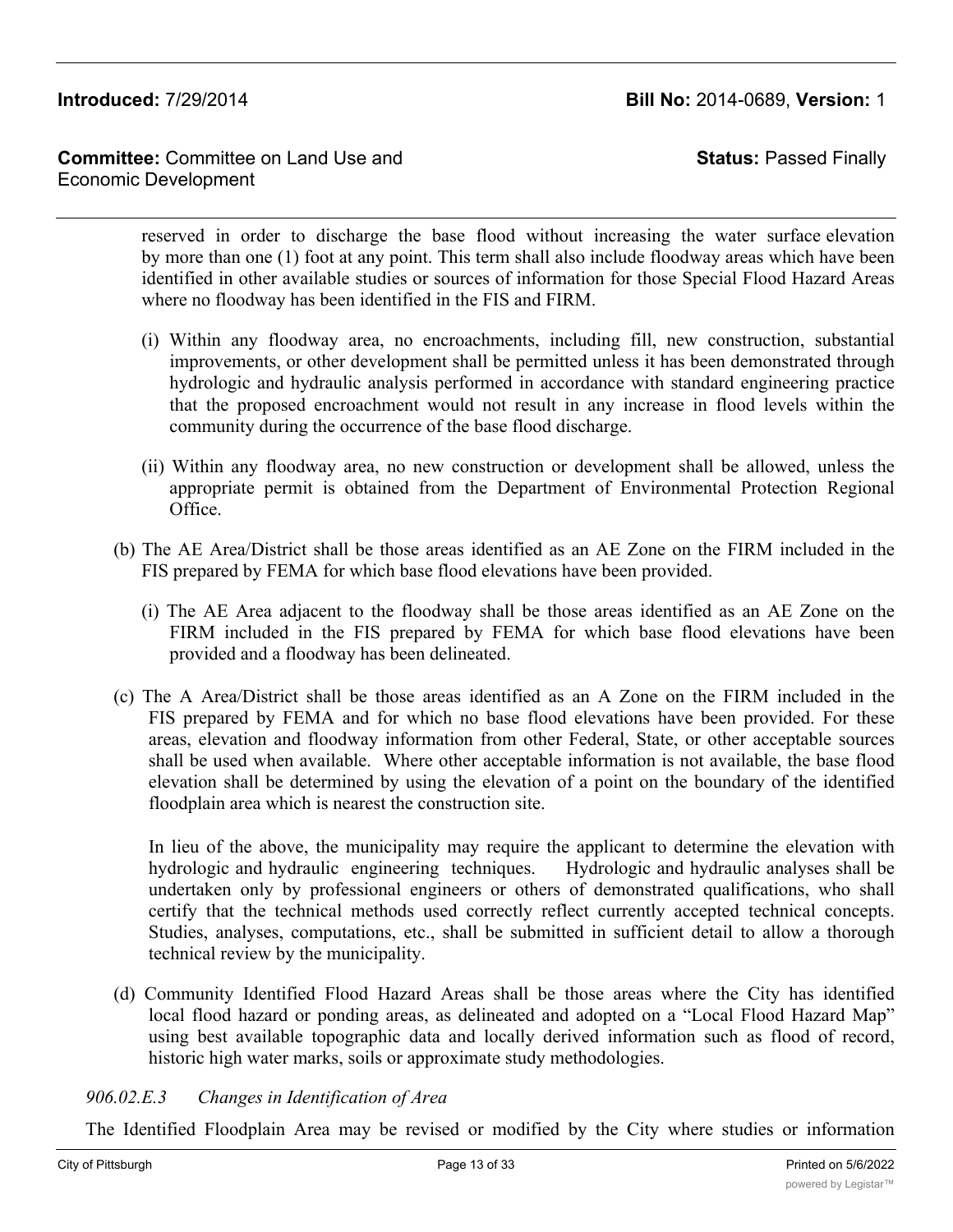**Committee:** Committee on Land Use and Economic Development

**Status:** Passed Finally

provided by a qualified agency or person documents the need for such revision. However, prior to any such change to the Special Flood Hazard Area, approval must be obtained from FEMA. Additionally, as soon as practicable, but not later than six (6) months after the date such information becomes available, a community shall notify FEMA of the changes to the Special Flood Hazard Area by submitting technical or scientific data. See Section 906.02.F.1.b for situations where FEMA notification is required.

## **906.02.F Technical Provisions**

- *906.02.F.1 General*
	- (a) Alteration or Relocation of Watercourse
		- (1) No encroachment, alteration, or improvement of any kind shall be made to any watercourse until all adjacent municipalities which may be affected by such action have been notified by the municipality, and until all required permits or approvals have first been obtained from the Department of Environmental Protection Regional Office.
		- (2) No encroachment, alteration, or improvement of any kind shall be made to any watercourse unless it can be shown that the activity will not reduce or impede the flood carrying capacity of the watercourse in any way.
		- (3) In addition, FEMA and the Pennsylvania Department of Community and Economic Development, shall be notified prior to any alteration or relocation of any watercourse.
	- (b) When the following encroachments are permitted: any development that causes a rise in the base flood elevations within the floodway; any development occurring in Zones A1-30 and Zone AE without a designated floodway, which will cause a rise of more than one foot in the base flood elevation; or alteration or relocation of a stream (including but not limited to installing culverts and bridges), the Applicant shall (as per 44 CFR Part 65.12):
		- (1) apply to FEMA for conditional approval of such action prior to permitting the encroachments to occur.
		- (2) Upon receipt of the Administrator's conditional approval of map change and prior to approving the proposed encroachments, the City shall provide evidence to FEMA of the adoption of floodplain management ordinances incorporating the increased base flood elevations and / or revised floodway reflecting the post- project condition.
		- (3) Upon completion of the proposed encroachments, the City shall provide as- built certifications. FEMA will initiate a final map revision upon receipt of such certifications in accordance with 44 CFR Part 67.
	- (c) Any new construction, development, uses or activities allowed within any identified floodplain area shall be undertaken in strict compliance with the provisions contained in this section and any other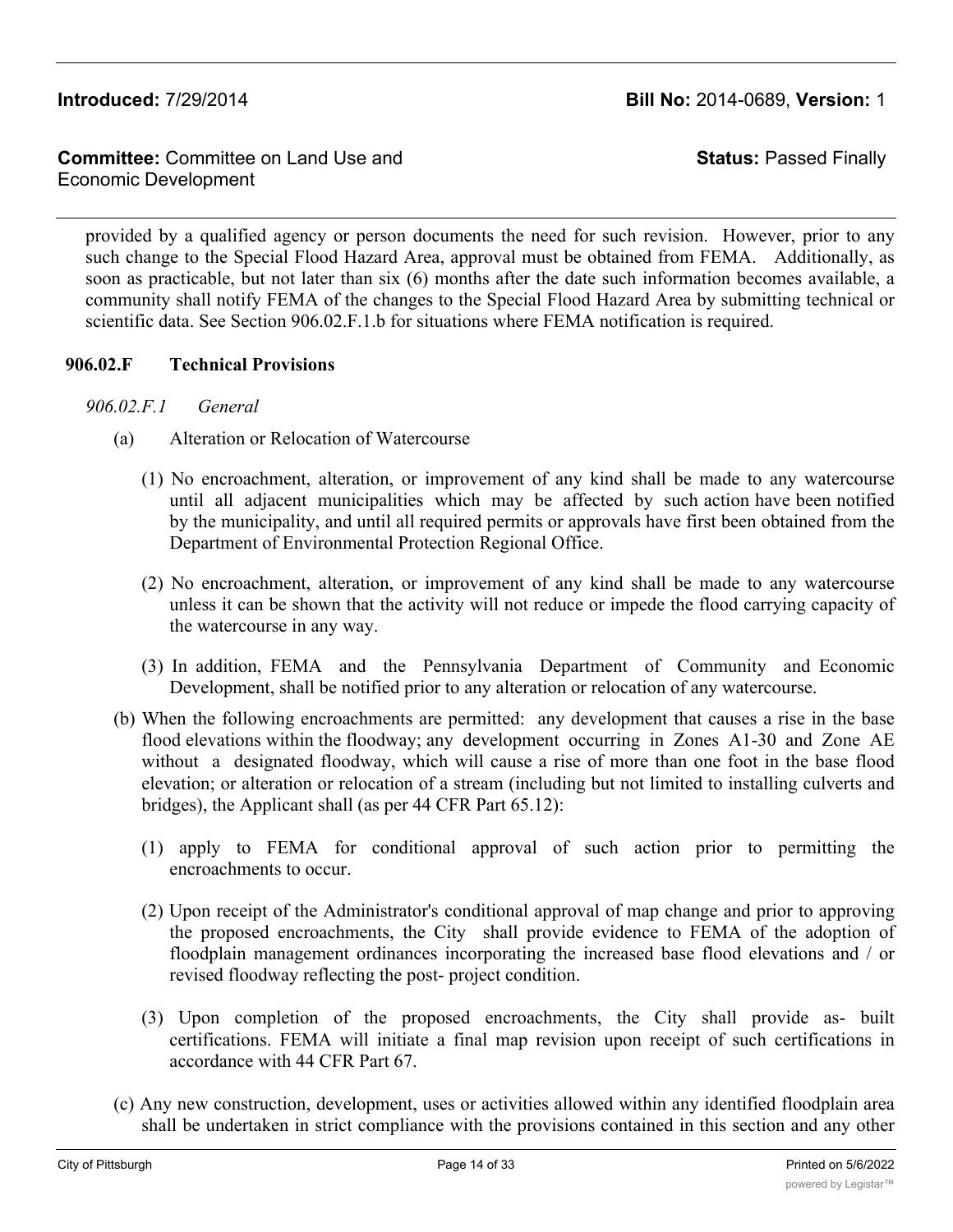**Status:** Passed Finally

applicable codes, ordinances and regulations.

- *906.02.F.2 Elevation and Floodproofing Requirements*
	- (a) Residential Structures
		- (1) In AE Zones, any new construction or substantial improvement shall have the lowest floor (including basement) elevated up to, or above, the regulatory flood elevation as defined in Section 906.02.J.
		- (2) In A Zones, where there are no Base Flood Elevations specified on the FIRM, any new construction or substantial improvement shall have the lowest floor (including basement) elevated up to, or above, the regulatory flood elevation determined in accordance with Section 906.02.E.2.b.
		- (3) The design and construction standards and specifications contained in the Building Code in accordance with Title 10 and ASCE 24 shall be utilized, where they are more restrictive.
	- (b) Non-residential Structures
		- (1) In AE Zones, any new construction or substantial improvement of a non-residential structure shall have the lowest floor (including basement) elevated up to, or above, the regulatory flood elevation, or be designed and constructed so that the space enclosed below the regulatory flood elevation:
			- (i) is floodproofed so that the structure is watertight with walls substantially impermeable to the passage of water and,
			- (ii) has structural components with the capability of resisting hydrostatic and hydrodynamic loads and effects of buoyancy.
		- (2) In A Zones, where there no Base Flood Elevations are specified on the FIRM, any new construction or substantial improvement shall have the lowest floor (including basement) elevated or completely floodproofed up to, or above, the regulatory flood elevation determined in accordance with Section 906.02.E.2.c.
		- (3) Any non-residential structure, or part thereof, made watertight below the regulatory flood elevation shall be floodproofed in accordance with the WI or W2 space classification standards contained in the publication entitled "Flood- Proofing Regulations" published by the U.S. Army Corps of Engineers (June 1972, as amended March 1992) or with some other equivalent standard. All plans and specifications for such floodproofing shall be accompanied by a statement certified by a registered professional engineer or architect which states that the proposed design and methods of construction are in conformance with the above referenced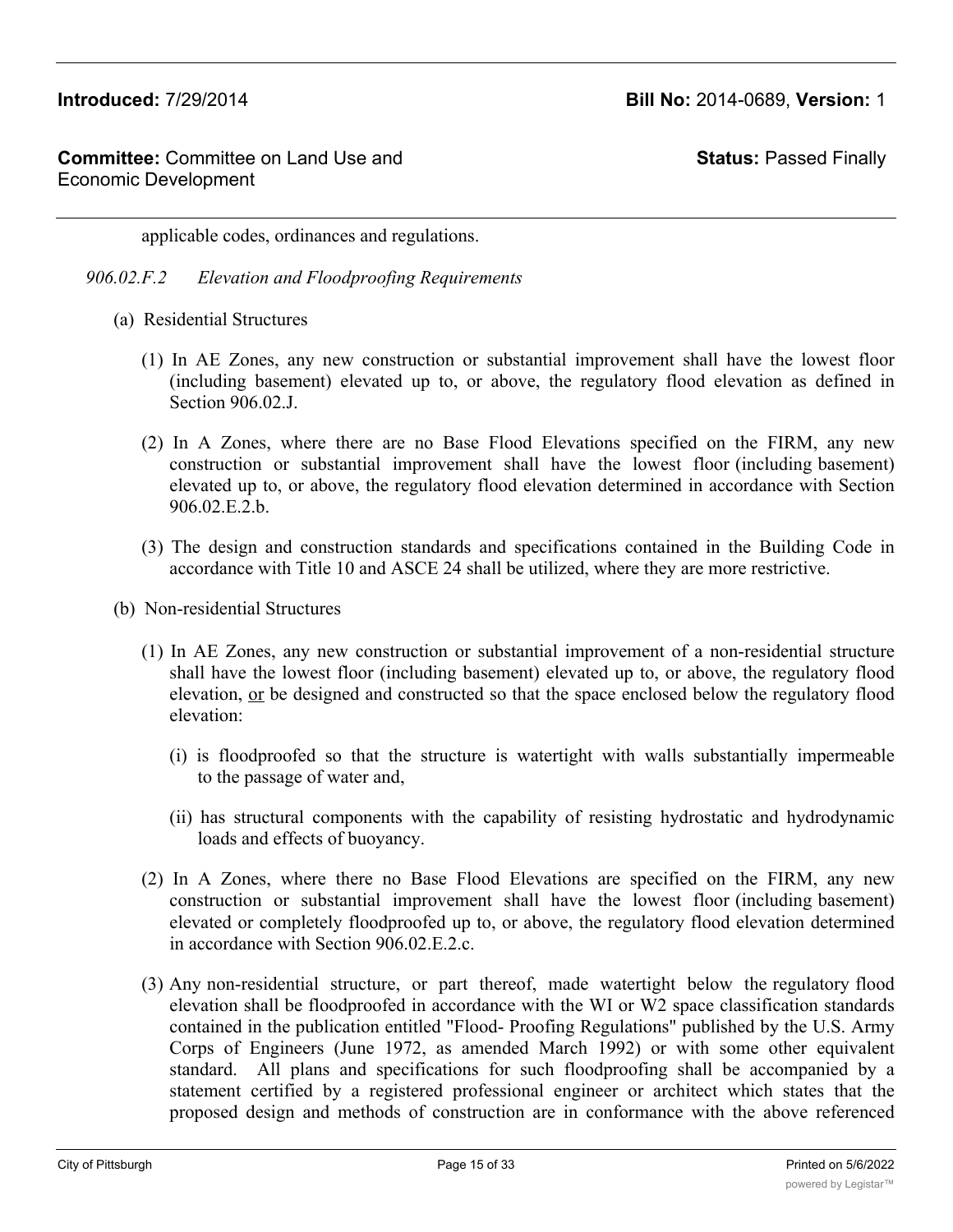**Status:** Passed Finally

standards.

- (4) The design and construction standards and specifications contained Building Code in accordance with Title 10 and ASCE 24 shall be utilized, where they are more restrictive.
- (c) Space below the lowest floor
	- (1) Fully enclosed space below the lowest floor (excluding basements) which will be used solely for the parking of a vehicle, building access, or incidental storage in an area other than a basement, shall be designed and constructed to allow for the automatic entry and exit of flood waters for the purpose of equalizing hydrostatic forces on exterior walls. The term "fully enclosed space" also includes crawl spaces.
	- (2) Designs for meeting this requirement must either be certified by a registered professional engineer or architect, or meet or exceed the following minimum criteria:
		- (i) a minimum of two openings having a net total area of not less than one (1) square inch for every square foot of enclosed space.
		- (ii) the bottom of all openings shall be no higher than one (1) foot above grade.
		- (iii) openings may be equipped with screens, louvers, or other coverings or devices provided that they permit the automatic entry and exit of floodwaters.
- (d) Historic Structures

Historic structures as defined in Section 906.02.J undergoing repair or rehabilitation that would constitute a substantial improvement as defined in this section, must comply with all requirements in this section that do not preclude the structure's continued designation as a historic structure. Documentation that a specific section requirement will cause removal of the structure from the National Register of Historic Places or the State Inventory of Historic places must be obtained from the Secretary of the Interior or the State Historic Preservation Officer. Any exterior alterations to properties designated by the City as historic must be approved by the City's Historic Review Commission prior to commencement. Any exemption from Code requirements will be the minimum necessary to preserve the historic character and design of the structure.

(e) Accessory structures

Structures accessory to a principal building need not be elevated or floodproofed to remain dry, but shall comply, at a minimum, with the following requirements:

(1) the structure shall not be designed or used for human habitation, but shall be limited to the parking of vehicles, or to the storage of tools, material, and equipment related to the principal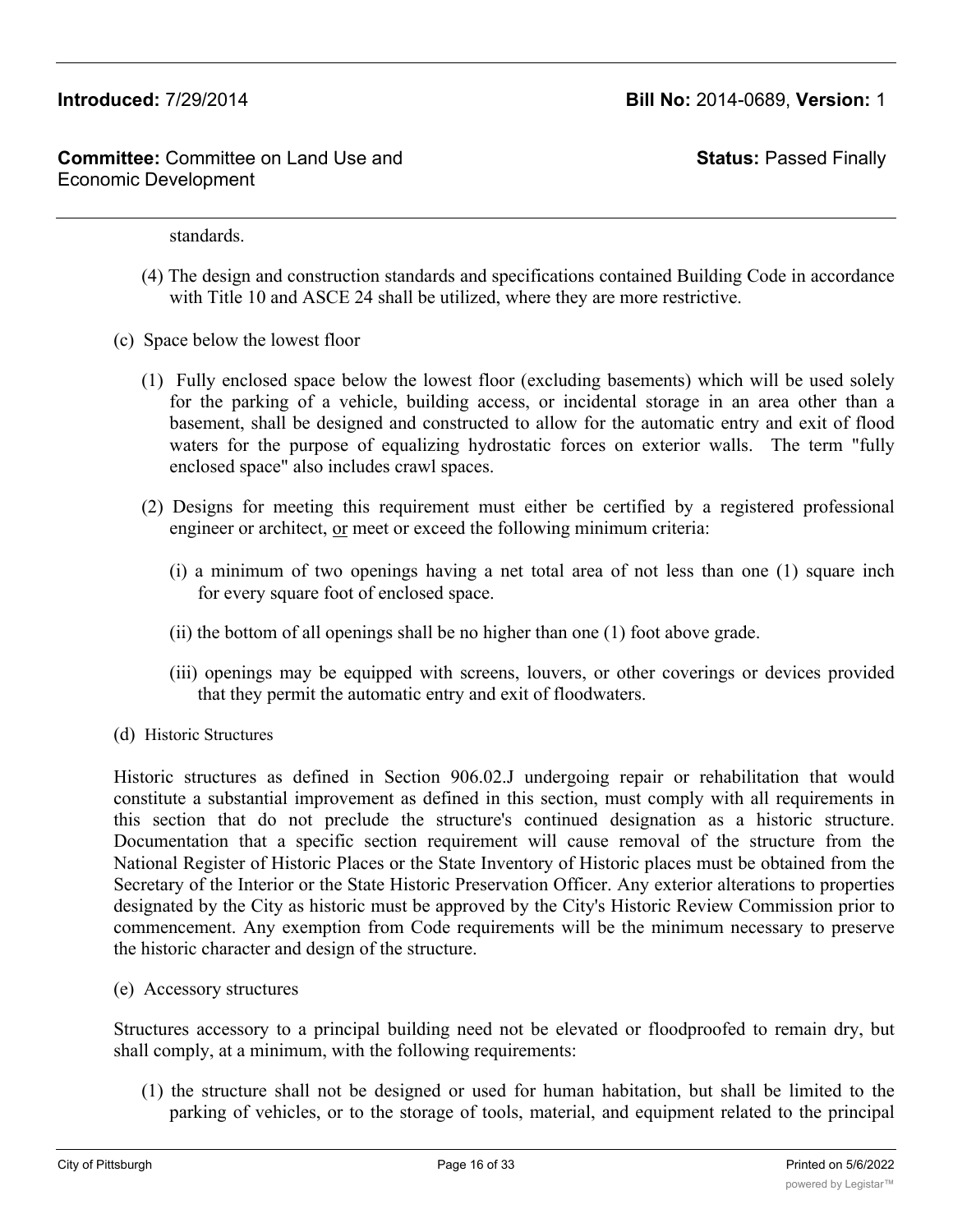**Status:** Passed Finally

use or activity;

- (2) floor area shall not exceed 200 square feet;
- (3) the structure will have a low damage potential;
- (4) the structure will be located on the site so as to cause the least obstruction to the flow of flood waters;
- (5) power lines, wiring, and outlets will be elevated to the regulatory flood elevation;
- (6) permanently affixed utility equipment and appliances such as furnaces, heaters, washers, dryers, etc. are prohibited;
- (7) sanitary facilities are prohibited; and
- (8) the structure shall be adequately anchored to prevent flotation, collapse, and lateral movement and shall be designed to automatically provide for the entry and exit of floodwater for the purpose of equalizing hydrostatic forces
- on the walls. Designs for meeting this requirement must either be certified by a registered professional engineer or architect, or meet or exceed the following minimum criteria:
	- (i) a minimum of two openings having a net total area of not less than one (1) square inch for every square foot of enclosed space.
	- (ii) the bottom of all openings shall be no higher than one (1) foot above grade.
	- (iii) openings may be equipped with screens, louvers, etc. or other coverings or devices provided that they permit the automatic entry and exit of flood waters.

### *906.02.F.3 Design and Construction Standards*

The following minimum standards shall apply for all construction and development proposed within any identified floodplain area:

(a) Fill

If fill is used, it shall:

- (1) extend laterally at least fifteen (15) feet beyond the building line from all points;
- (2) consist of soil or small rock materials only Sanitary Landfills shall not be permitted;
- (3) be compacted to provide the necessary permeability and resistance to erosion, scouring, or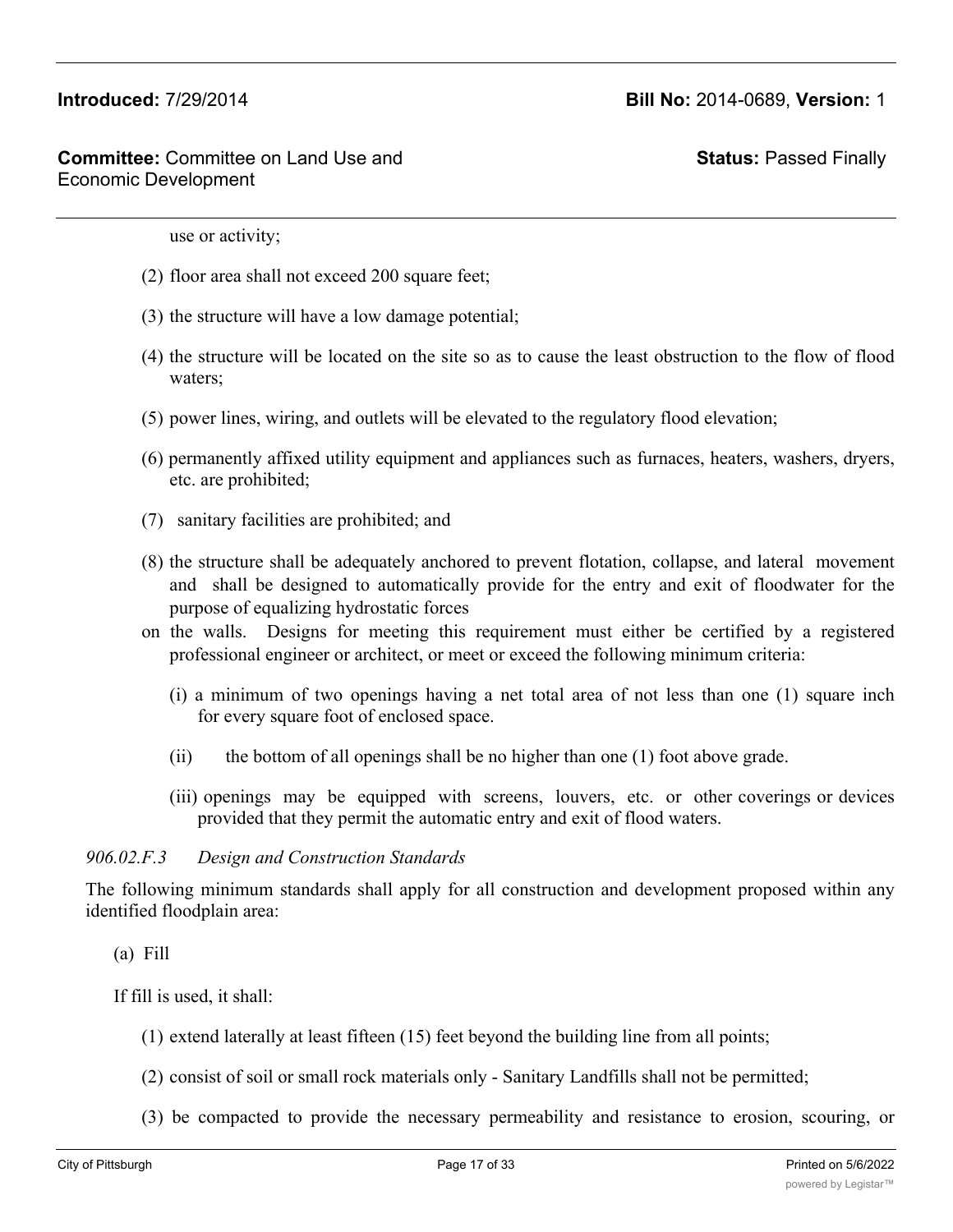**Status:** Passed Finally

settling;

- (4) be no steeper than one (1) vertical to two (2) horizontal feet unless substantiated data justifying steeper slopes are submitted to, and approved by the Floodplain Administrator; and
- (5) be used to the extent to which it does not adversely affect adjacent properties.
- (b) Drainage Facilities

Storm drainage facilities shall be designed to convey the flow of storm water runoff in a safe and efficient manner. The system shall ensure proper drainage along streets, and provide positive drainage away from buildings. The system shall also be designed to prevent the discharge of excess runoff onto adjacent properties.

- (c) Water and Sanitary Sewer Facilities and Systems
	- (1) All new or replacement water supply and sanitary sewer facilities and systems shall be located, designed and constructed to minimize or eliminate flood damages and the infiltration of flood waters.
	- (2) Sanitary sewer facilities and systems shall be designed to prevent the discharge of untreated sewage into flood waters.
	- (3) No part of any on-site waste disposal system shall be located within any identified floodplain area except in strict compliance with all State and local regulations for such systems. If any such system is permitted, it shall be located so as to avoid impairment to it, or contamination from it, during a flood.
	- (4) The design and construction provisions of the UCC and FEMA #348, "Protecting Building Utilities From Flood Damages" and "The International Private Sewage Disposal Code" shall be utilized.
- (d) Other Utilities

All other utilities such as gas lines, electrical and teleexpndtw0 phone systems shall be located, elevated (where possible) and constructed to minimize the chance of impairment during a flood.

(e) Streets

The finished elevation of all new streets shall be no more than one (1) foot below the Regulatory Flood Elevation.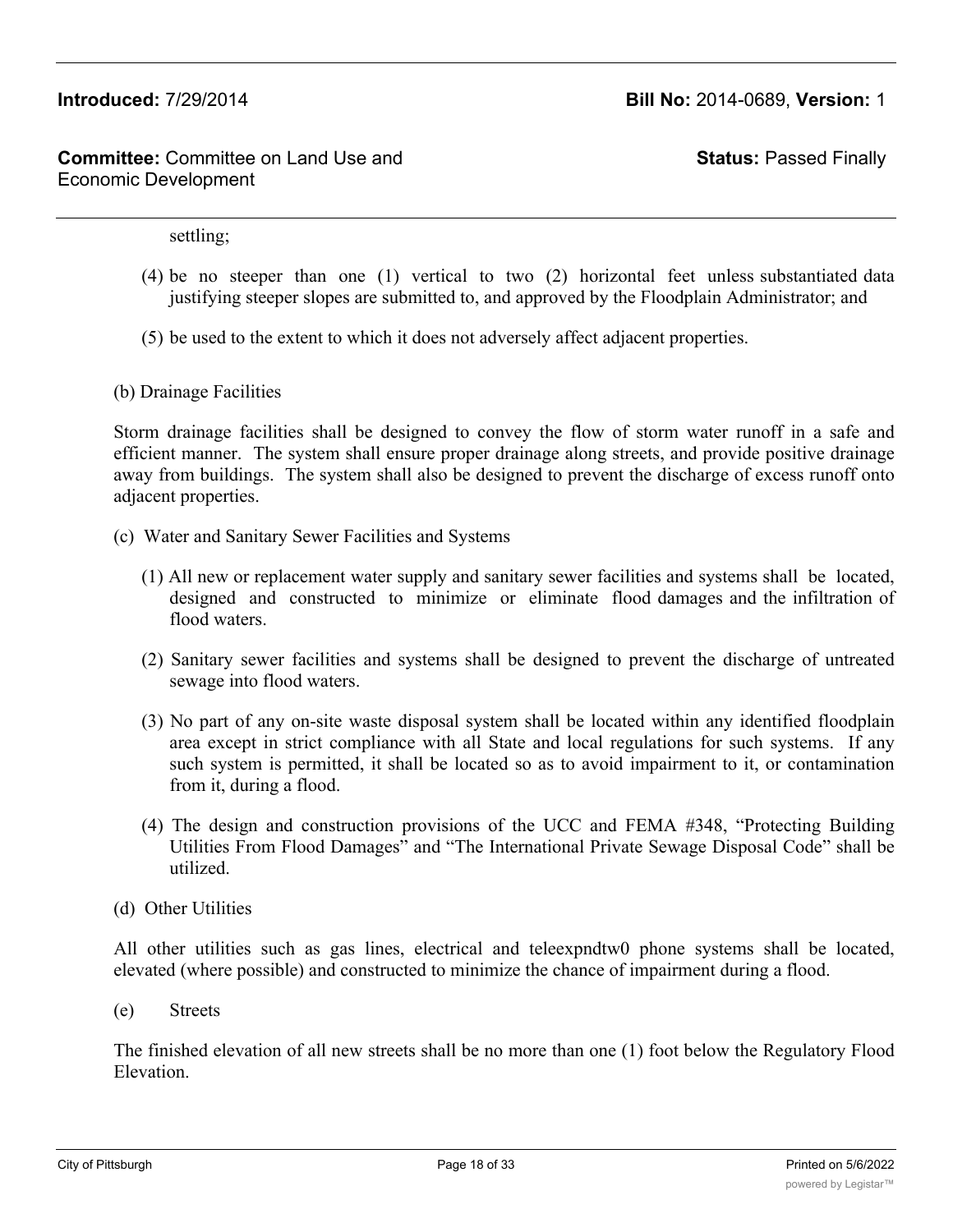**Status:** Passed Finally

### (f) Storage

All materials that are buoyant, flammable, explosive, or in times of flooding, could be injurious to human, animal, or plant life, and not listed in Section 906.02.F.4, Development Which May Endanger Human Life, shall be stored at or above the Regulatory Flood Elevation or floodproofed to the maximum extent possible.

(g) Placement of Buildings and Structures

All buildings and structures shall be designed, located, and constructed so as to offer the minimum obstruction to the flow of water and shall be designed to have a minimum effect upon the flow and height of flood water.

- (h) Anchoring
	- (1) All buildings and structures shall be firmly anchored in accordance with accepted engineering practices to prevent flotation, collapse, or lateral movement.
	- (2) All air ducts, large pipes, storage tanks, and other similar objects or components located below the regulatory flood elevation shall be securely anchored or affixed.
- (i) Floors, Walls, and Ceilings
	- (1) Wood flooring used at or below the Regulatory Flood Elevation shall be installed to accommodate a lateral expansion of the flooring, perpendicular to the flooring grain without causing structural damage to the building.
	- (2) Plywood used at or below the regulatory flood elevation shall be of a "marine" or "water-resistant" variety.
	- (3) Walls and ceilings at or below the regulatory flood elevation shall be designed and constructed of materials that are "water-resistant" and will withstand inundation.
	- (4) Windows, doors, and other components at or below the regulatory flood elevation shall be made of metal or other "water-resistant" material.
- (j) Paints and Adhesives
	- (1) Paints and other finishes used at or below the regulatory flood elevation shall be of "marine" or "water-resistant" quality.
	- (2) Adhesives used at or below the regulatory flood elevation shall be of a "marine" or "waterresistant" variety.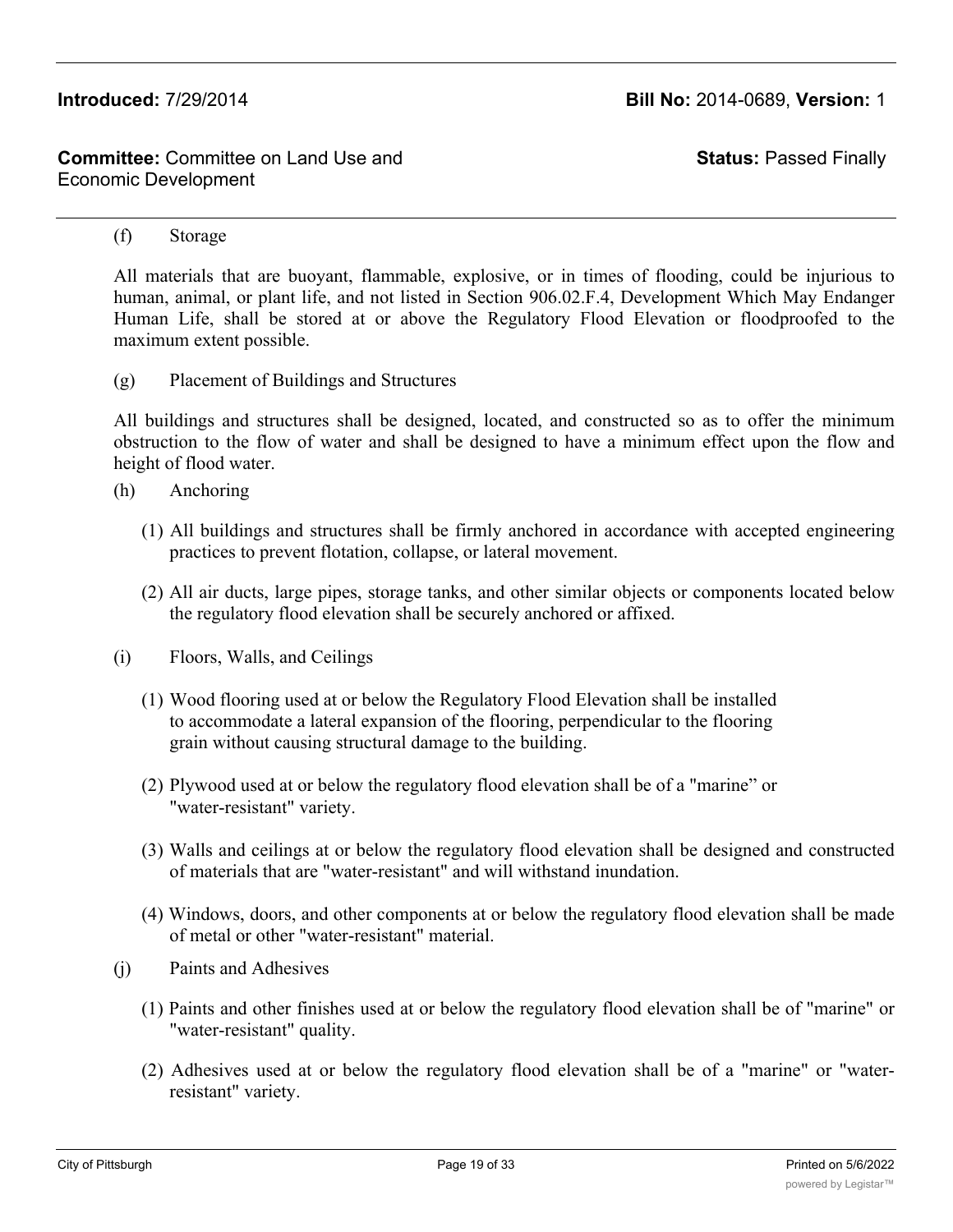**Status:** Passed Finally

- (3) All wooden components (doors, trim, cabinets, etc.) used at or below the regulatory flood elevation shall be finished with a "marine" or "water-resistant" paint or other finishing material.
- (k) Electrical Components
	- (1) Electrical distribution panels shall be at least three (3) feet above the base flood elevation.
	- (2) Separate electrical circuits shall serve lower levels and shall be dropped from above.
- (l) Equipment

Water heaters, furnaces, air conditioning and ventilating units, and other electrical, mechanical or utility equipment or apparatus shall not be located below the regulatory flood elevation.

(m) Fuel Supply Systems

All gas and oil supply systems shall be designed to prevent the infiltration of flood waters into the system and discharges from the system into flood waters. Additional provisions shall be made for the drainage of these systems in the event that flood water infiltration occurs.

(n) Building Code Coordination

The Standards and Specifications contained Title 10- Building, including adoption of the Uniform Construction Code 34 PA Code (Chapters 401-405), as amended and not limited to the following provisions shall apply to the above and other sections and sub-sections of this section, to the extent that they are more restrictive and supplement the requirements of this section.

International Building Code (IBC) 2009 or the latest edition thereof: Secs. 801, 1202, 1403, 1603, 1605, 1612, 3402, and Appendix G.

International Residential Building Code (IRC) 2009 or the latest edition thereof: Secs. R104, R105, R109, R322, Appendix E, and Appendix J.

## *906.02.F.4 Development Which May Endanger Human Life*

- (a) In accordance with the Pennsylvania Flood Plain Management Act, and the regulations adopted by the Department of Community and Economic Development as required by the Act, any new or substantially improved structure which:
	- (1) will be used for the production or storage of any of the following dangerous materials or substances; or,
	- (2) will be used for any activity requiring the maintenance of a supply of more than 550 gallons, or other comparable volume, of any of the following dangerous materials or substances on the premises; or,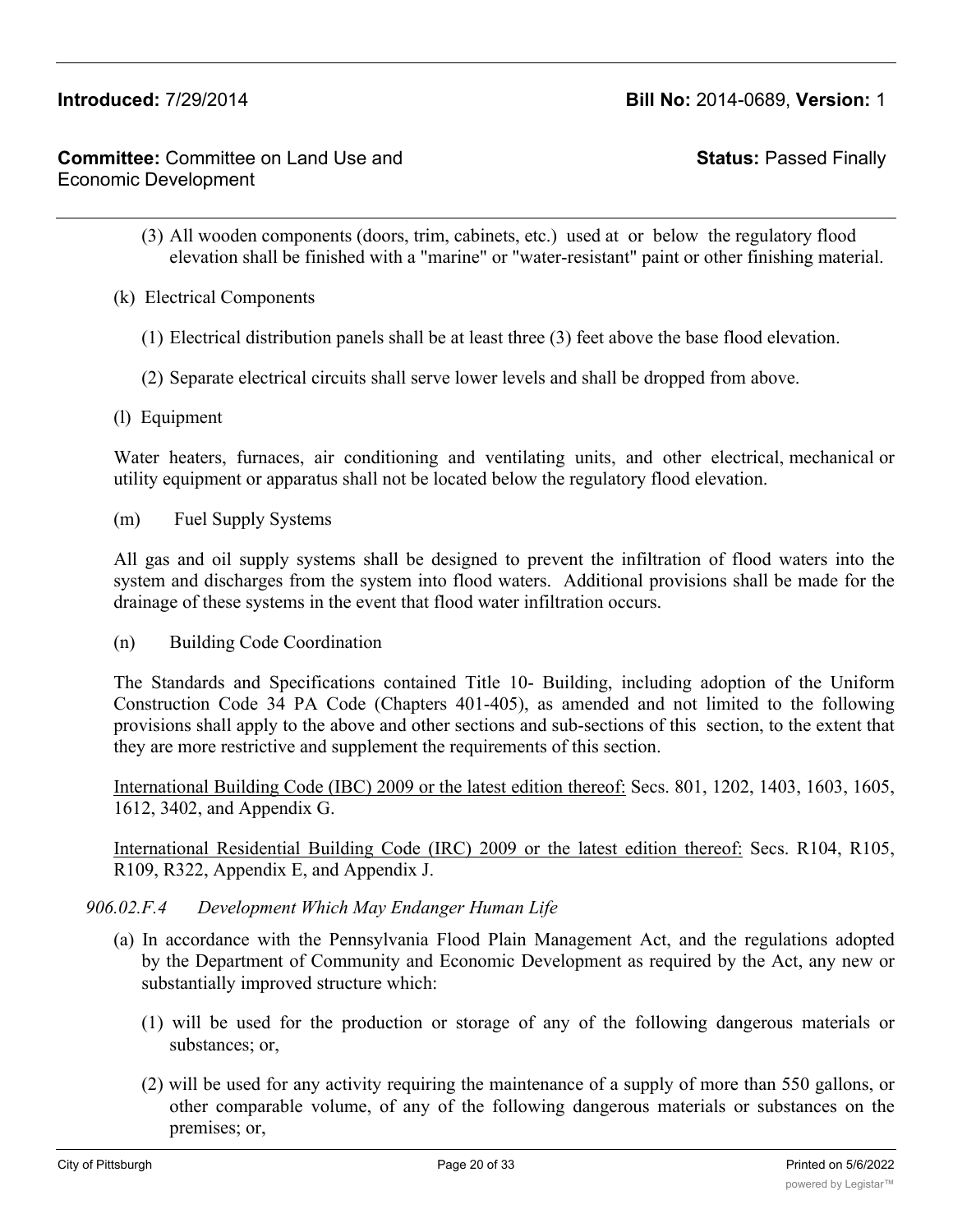**Committee:** Committee on Land Use and Economic Development

**Status:** Passed Finally

(3) will involve the production, storage, or use of any amount of radioactive substances;

shall be subject to the provisions of this section, in addition to all other applicable provisions. The following list of materials and substances are considered dangerous to human life:

- Acetone
- · Ammonia
- · Benzene
- Calcium carbide
- · Carbon disulfide
- · Celluloid
- Chlorine
- · Hydrochloric acid
- · Hydrocyanic acid
- Magnesium
- Nitric acid and oxides of nitrogen
- Petroleum products (gasoline, fuel oil, etc.)
- Phosphorus
- Potassium
- Sodium
- · Sulphur and sulphur products
- Pesticides (including insecticides, fungicides, and rodenticides)
- · Radioactive substances, insofar as such substances are not otherwise regulated.
- (b) Within any Floodway Area, any structure of the kind described in Subsection A., above, shall be prohibited. Where permitted within any Identified Floodplain Area, any new or substantially improved residential structure of the kind described in Section 906.02.F.4.a above, shall be elevated to remain completely dry up to at least one and one half  $(1 \frac{1}{2})$  feet above base flood elevation and built in accordance with Sections 906.02.F.1, 906.02.F.2, and 906.02.F.3.
- (c) Where permitted within any Identified Floodplain Area, any new or substantially improved non-residential structure of the kind described in Section 906.02.F.4 above, shall be built in accordance with Sections 906.02.F.1, 906.02.F.2, and 906.02.F.3 including:
	- (1) elevated, or designed and constructed to remain completely dry up to at least one and one half (1 ½) feet above base flood elevation, and
	- (2) designed to prevent pollution from the structure or activity during the course of a base flood.

Any such structure, or part thereof, that will be built below the regulatory flood elevation shall be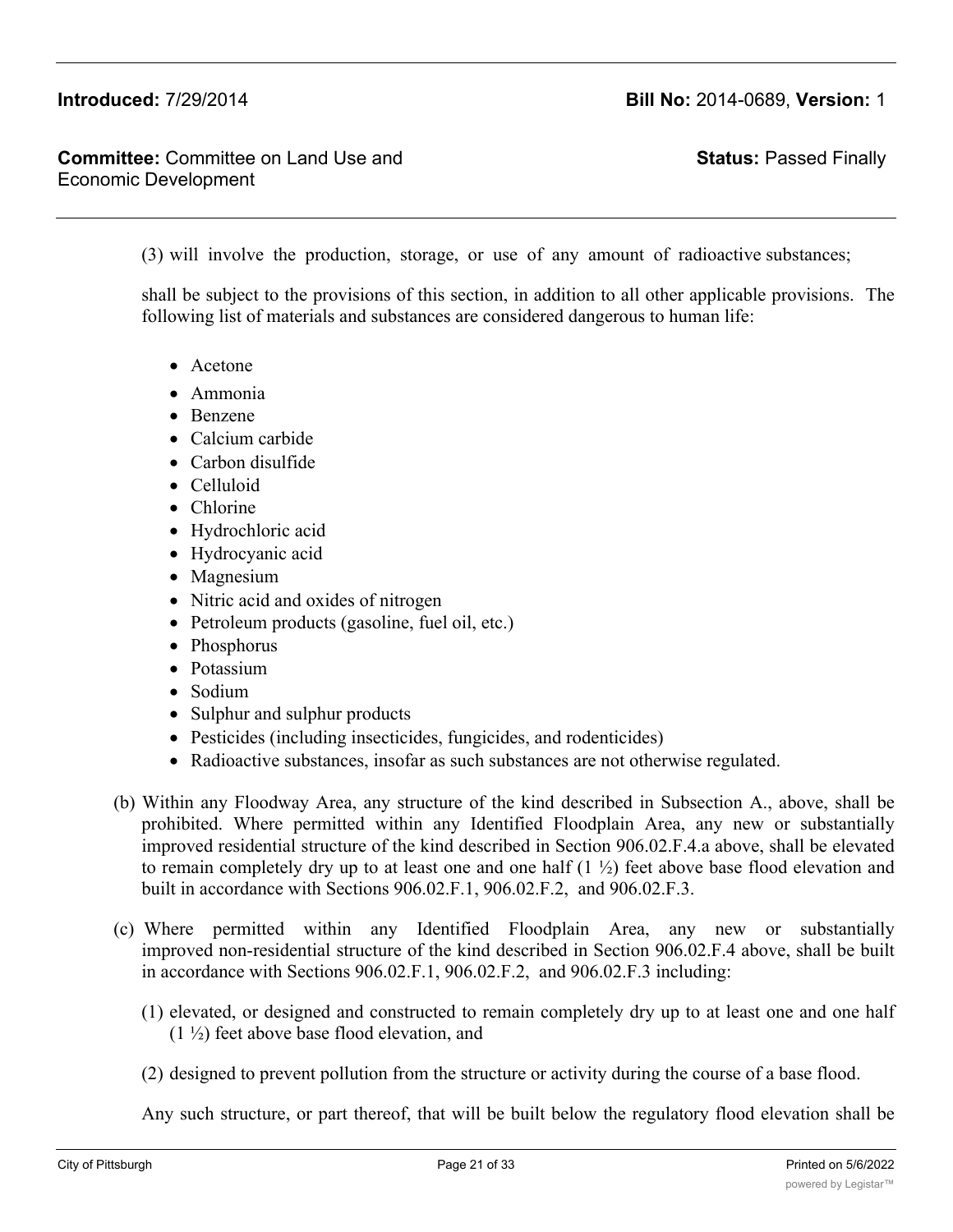**Status:** Passed Finally

designed and constructed in accordance with the standards for completely dry floodproofing contained in the publication "Flood-Proofing Regulations (U.S. Army Corps of Engineers, June 1972 as amended March 1992), or with some other equivalent watertight standard.

# *906.02.F.5 Special Requirements for Subdivisions and Development*

All subdivision proposals and development proposals containing at least 50 lots or at least 5 acres, whichever is the lesser, in Identified Floodplain Areas where base flood elevation data are not available, shall be supported by hydrologic and hydraulic engineering analyses that determine base flood elevations and floodway information. The analyses shall be prepared by a licensed professional engineer in a format required by FEMA for a Conditional Letter of Map Revision and Letter of Map Revision. Submittal requirements and processing fees shall be the responsibility of the applicant.

*906.02.F.6 Special Requirements for Manufactured Homes*

- (a) Within any Floodway Area/District, manufactured homes shall be prohibited. If a variance is obtained in accordance with the criteria in Section 906.02.I, then the following provisions apply:
- (b) Where permitted within any Identified Floodplain Area, all manufactured homes, and any improvements thereto, shall be:
	- (1) placed on a permanent foundation;
	- (2) elevated so that the lowest floor of the manufactured home is at least one and one half  $(1 \frac{1}{2})$  feet above base flood elevation;
	- (3) anchored to resist flotation, collapse, or lateral movement; and
	- (4) have all ductwork and utilities including HVAC/heat pump elevated to the Regulatory Flood Elevation.
- (c) Installation of manufactured homes shall be done in accordance with the manufacturers' installation instructions as provided by the manufacturer. Where the applicant cannot provide the above information, the requirements of Appendix E of the 2009 "International Residential Building Code" or the "U.S. Department of Housing and Urban Development's Permanent Foundations for Manufactured Housing," 1984 Edition, draft or latest revision thereto and 34 PA Code Chapter 401-405 shall apply.
- (d) Consideration shall be given to the installation requirements of the Building Code, as prescribed in Title 10- Building, as amended where appropriate and/or applicable to units where the manufacturers' standards for anchoring cannot be provided or were not established for the proposed unit(s) installation.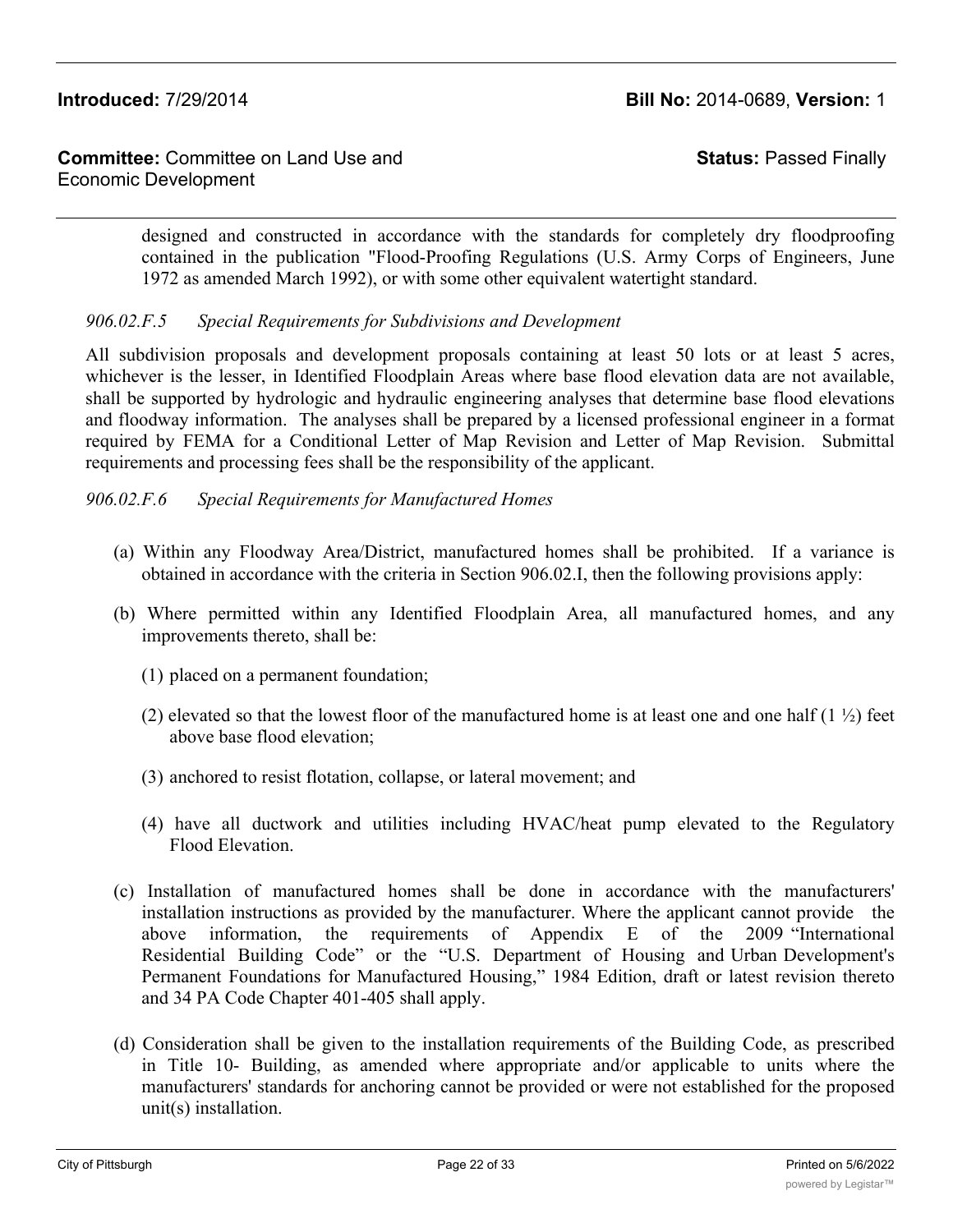**Status:** Passed Finally

*906.02.F.7 Special Requirements for Recreational Vehicles*

Recreational vehicles in Zones A and AE must either:

- (a) be on the site for fewer than 180 consecutive days, and
- (b) be fully licensed and ready for highway use, or
- (c) meet the permit requirements for manufactured homes in Section 906.02.F.6.

### **906.02.G Activities Requiring Special Permits**

### *906.02.G.1 General*

In accordance with the administrative regulations promulgated by the Department of Community and Economic Development to implement the Pennsylvania Flood Plain Management Act, the following activities shall be prohibited within any Identified Floodplain Area unless a Special Permit has been issued by the City.

- (a) The commencement of any of the following activities; or the construction, enlargement, or expansion of any structure used, or intended to be used, for any of the following activities:
	- (1) Hospitals
	- (2) Nursing homes (meaning facilities where twenty-four (24) hour staff care or supervision is provided)
	- (3) Correctional Facilities

### *906.02.G.2 Application Requirements for Special Permits*

Applicants for Special Permits shall provide five copies of the following items:

- (a) A completed Application as prescribed by the Zoning Administrator.
- (b) A small scale map showing the vicinity in which the proposed site is located.
- (c) Detailed Site Plan of the entire site that meets the requirements of Section 922.01.D.2 A, clearly and legibly drawn at a scale of one (1) inch being equal to one hundred (100) feet or less, showing the following:
	- (1) topography based upon the North American Vertical Datum (NAVD) of 1988, showing existing and proposed contours at intervals of two (2) feet;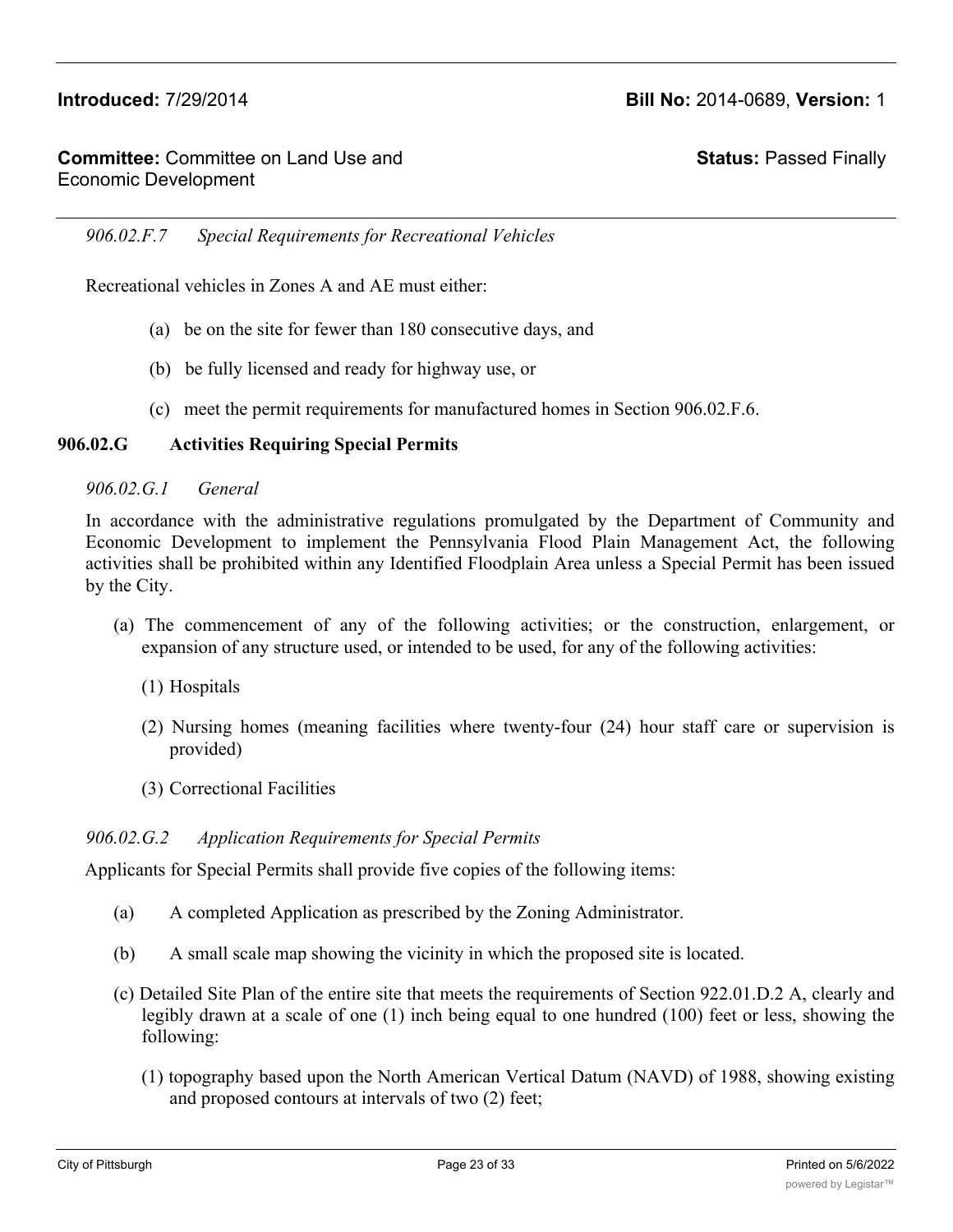# **Committee:** Committee on Land Use and Economic Development

# **Status:** Passed Finally

- (2) the location of all existing streets, drives, other access ways, and parking areas, with information concerning widths, pavement types and construction, and elevations;
- (3) the location of any existing bodies of water or watercourses, buildings, structures and other public or private facilities, including railroad tracks and facilities, and any other natural and man-made features affecting, or affected by, the proposed activity or development;
- (3) the location of the floodplain boundary line, information and spot elevations concerning the base flood elevation, and information concerning the flow of water including direction and velocities;
- (4) the location of all proposed buildings, structures, utilities, and any other improvements; and
- (5) any other information which the municipality considers necessary for adequate review of the application.
- (d) Plans of all proposed buildings, structures and other improvements, clearly and legibly drawn at suitable scale showing the following:
	- (1) sufficiently detailed architectural or engineering drawings, including floor plans, sections, and exterior building elevations, as appropriate;
	- (2) for any proposed building, the elevation of the lowest floor (including basement) and, as required, the elevation of any other floor;
	- (3) complete information concerning flood depths, pressures, velocities, impact and uplift forces, and other factors associated with the base flood;
	- (4) detailed information concerning any proposed floodproofing measures;
	- (5) cross section drawings for all proposed streets, drives, other accessways, and parking areas, showing all rights-of-way and pavement widths;
	- (6) profile drawings for all proposed streets, drives, and vehicular accessways including existing and proposed grades; and
	- (7) plans and profiles of all proposed sanitary and storm sewer systems, water supply systems, and any other utilities and facilities.
- (e) The following data and documentation:
	- (1) certification from a registered professional engineer, architect, or landscape architect that the proposed construction has been adequately designed to protect against damage from the base flood;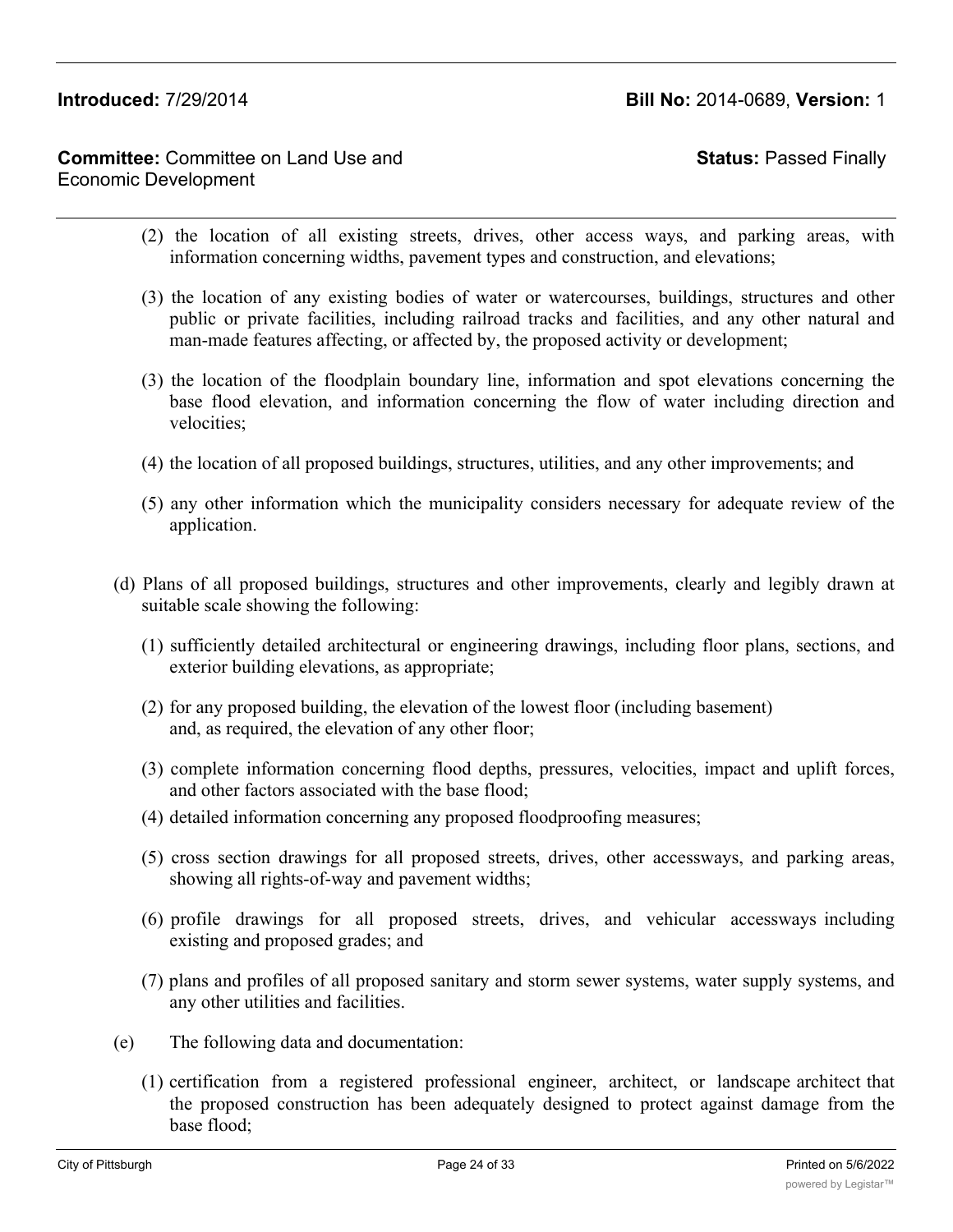**Status:** Passed Finally

- (2) a statement, certified by a registered professional engineer, architect, landscape architect, or other qualified person which contains a complete and accurate description of the nature and extent of pollution that might possibly occur from the development during the course of a base flood, including a statement concerning the effects such pollution may have on human life;
- (3) a statement certified by a registered professional engineer, architect, or landscape architect, which contains a complete and accurate description of the effects the proposed development will have on base flood elevation and flows;
- (4) a statement, certified by a registered professional engineer, architect, or landscape architect, which contains a complete and accurate description of the kinds and amounts of any loose buoyant materials or debris that may possibly exist or be located on the site below the base flood elevation and the effects such materials and debris may have on base flood elevation and flows;
- (5) the appropriate component of the Department of Environmental Protection's "Planning Module for Land Development;"
- (6) where any excavation or grading is proposed, a plan meeting the requirements of the Department of Environmental Protection to implement and maintain erosion and sedimentation control;
- (7) any other applicable permits such as, but not limited to, a permit for any activity regulated by the Department of Environmental Protection under Section 302 of Act 1978-166; and
- (8) an evacuation plan which fully explains the manner in which the site will be safely evacuated before or during the course of a base flood.

# *906.02.G.3 Application Review Procedures*

Upon the Zoning Administrator's receipt of an application for a Special Permit the following procedures shall apply in addition to those of Section 906.02.D:

- (a) Promptly upon determining that an application is complete, the Zoning Administrator shall schedule a public hearing before the Planning Commission and notify the applicant of the hearing date. The application shall be reviewed as a Project Development Plan as per section 922.10 except that the criteria for review shall be provisions 906.02.F of this section.
- (b) If the Planning Commission and/or City approves an application, it shall file written notificaion, together with the application and all pertinent information, with the Department of Community and Economic Development, by registered or certified mail, within five (5) working days after the date of approval.
- (c) Before issuing the Special Permit, the Zoning Administrator shall allow the Department of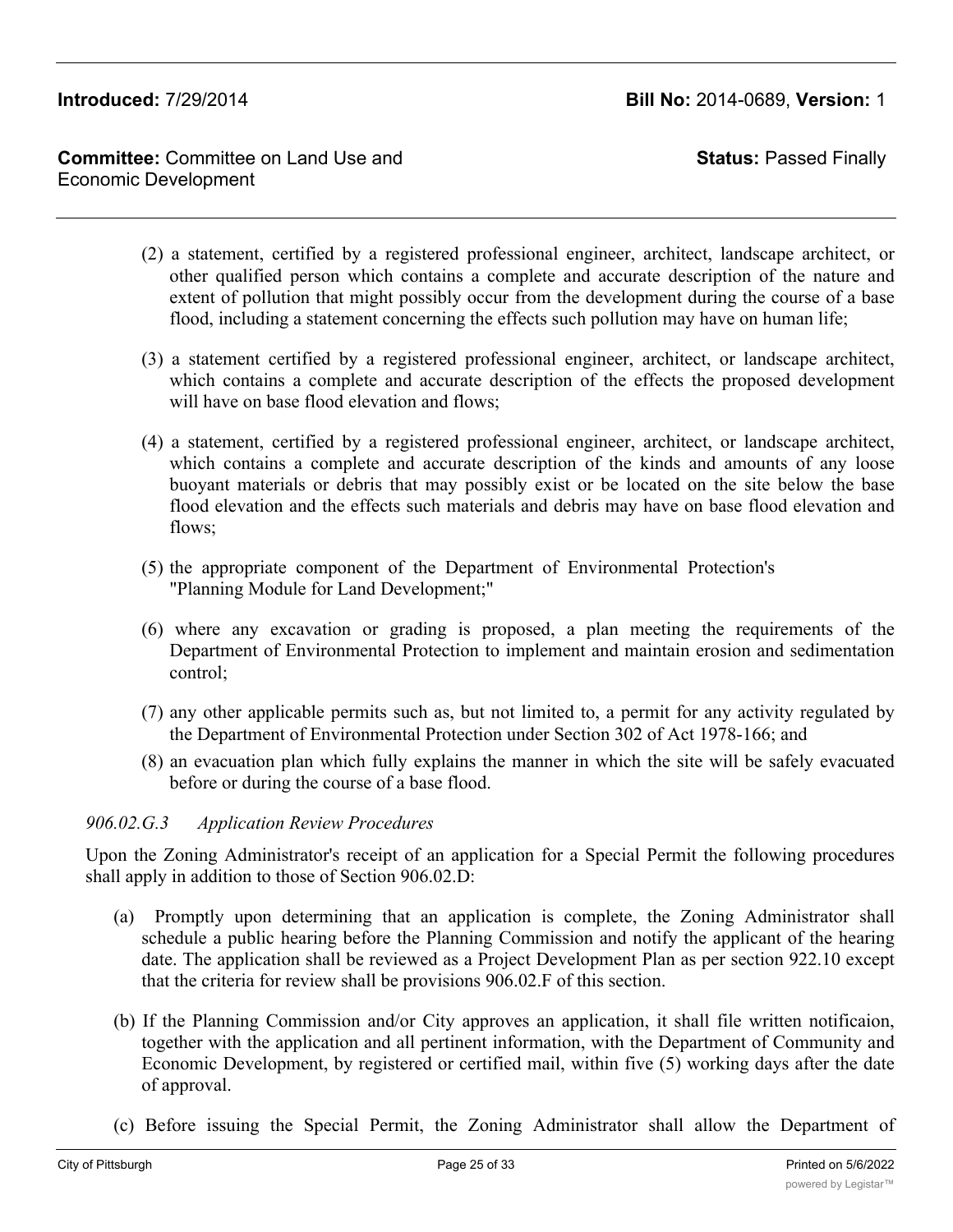# **Committee:** Committee on Land Use and Economic Development

**Status:** Passed Finally

Community and Economic Development thirty (30) days, after receipt of the notification by the Department, to review the application and decision made by Council.

- (d) If the Zoning Administrator does not receive any communication from the Department of Community and Economic Development during the thirty (30) day review period, it may issue a Special Permit to the applicant.
- (e) If the Department of Community and Economic Development should decide to disapprove an application, it shall notify the Zoning Administrator and the applicant, in writing, of the reasons for the disapproval, and the Zoning Administrator shall not issue the Special Permit.

# *906.02.G.4 Special Technical Requirements*

- (a) In addition to the requirements of Section 906.02.F, the following minimum requirements shall also apply to any proposed development requiring a Special Permit. If there is any conflict between any of the following requirements and those in Section 906.02.For in any other code, ordinance, or regulation, the more restrictive provision shall apply.
- (b) No application for a Special Permit shall be approved unless it can be determined that the structure or activity will be located, constructed and maintained in a manner which will:
	- (1) Fully protect the health and safety of the general public and any occupants of the structure. At a minimum, all new structures shall be designed, located, and constructed so that:
		- (i) the structure will survive inundation by waters of the base flood without any lateral movement or damage to either the structure itself, or to any of its equipment or contents below the BFE.
		- (ii) the lowest floor (including basement) will be elevated to at least one and one half  $(1 \frac{1}{2})$ feet above base flood elevation.
		- (iii) the occupants of the structure can remain inside for an indefinite period of time and be safely evacuated at any time during the base flood.
	- (2) Prevent any significant possibility of pollution, increased flood levels or flows, or debris endangering life and property.
- (c) All hydrologic and hydraulic analyses shall be undertaken only by professional engineers or others of demonstrated qualifications, who shall certify that the technical methods used correctly reflect currently accepted technical concepts. Studies, analyses, computations, etc. shall be submitted in sufficient detail to allow a thorough technical review by the Zoning Administrator, Planning Commission, and the Department of Community and Economic Development.

## **906.02.H Existing Structures In Identified Floodplain Areas**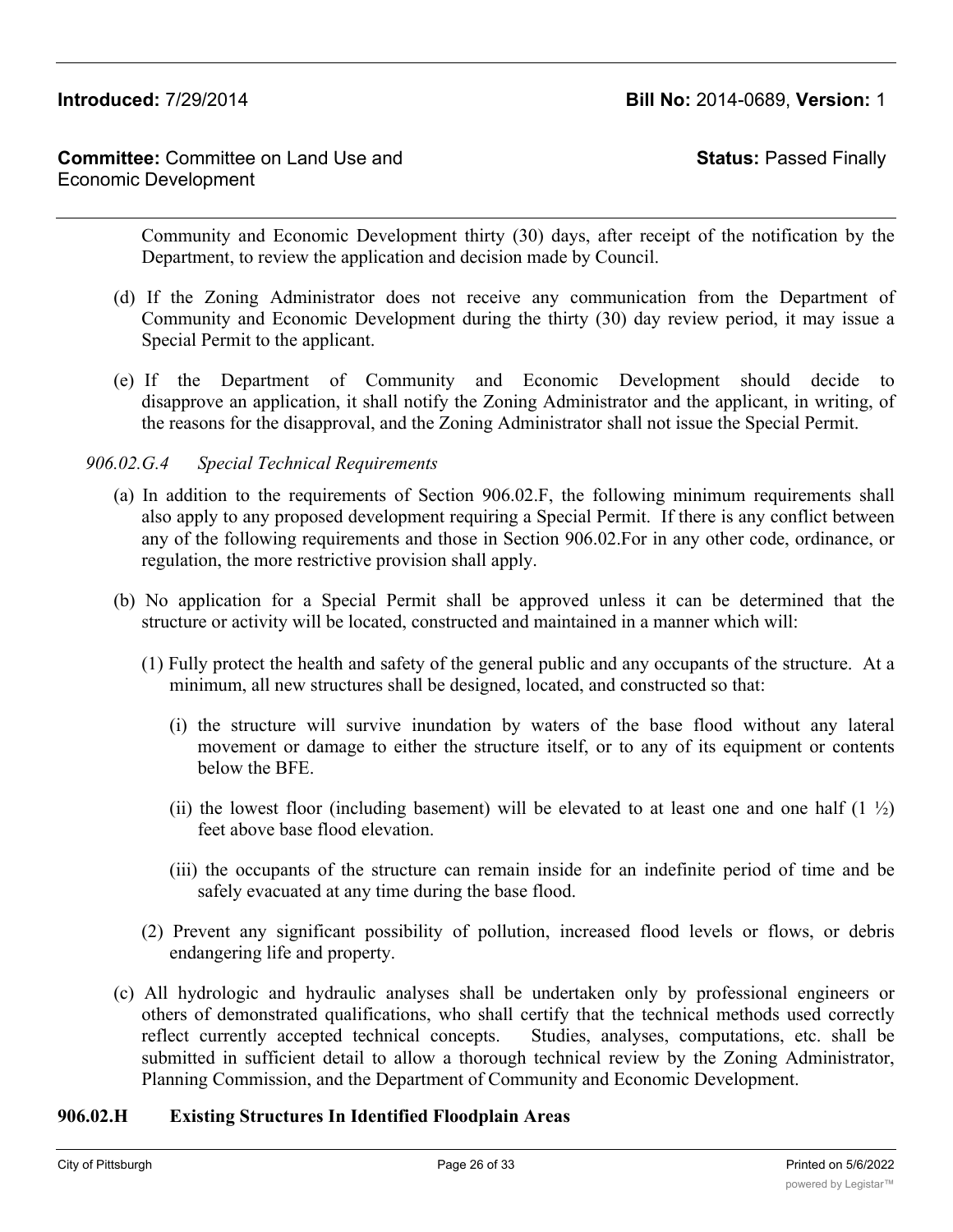**Status:** Passed Finally

# *906.02.H.1 Existing Structures*

The provisions of this section do not require any changes or improvements to be made to lawfully existing structures. However, when an improvement is made to any existing structure, the provisions of Section 906.02.H.2 shall apply.

### *906.02.H.2 Improvements*

The following provisions shall apply whenever any improvement is made to an existing structure located within any Identified Floodplain Area:

- (a) No expansion or enlargement of an existing structure shall be allowed within any Floodway Area/District that would cause any increase in BFE.
- (b) No expansion or enlargement of an existing structure shall be allowed within AE Area/District without floodway that would, together with all other existing and anticipated development, increase the BFE more than one (1) foot at any point.
- (c) Any modification, alteration, reconstruction, or improvement of any kind to an existing structure to an extent or amount of fifty (50) percent or more of its market value, shall constitute a substantial improvement and shall be undertaken only in full compliance with the provisions of this section .
- (d) The above activity shall also address the requirements of the Building Code, as prescribed in Title 10 - Building.

## **906.02.I Variances**

## *906.02.I.1 Variance Procedures and Conditions*

Requests for variances shall be considered by the Zoning Board of Adjustment in accordance with the procedures contained in Section 922.09 and the following:

- (a) No variance shall be granted for any construction, development, use, or activity within any Floodway Area/District that would cause any increase in the BFE.
- (b) No variance shall be granted for any construction, development, use, or activity within any AE Area/District without floodway that would, together with all other existing and anticipated development, increase the BFE more than one (1) foot at any point.
- (c) Except for a possible modification of the regulatory flood elevation requirement involved, no variance shall be granted for any of the other requirements pertaining specifically to development regulated by Special Permit (or Prohibited Activities) (906.02.G) or to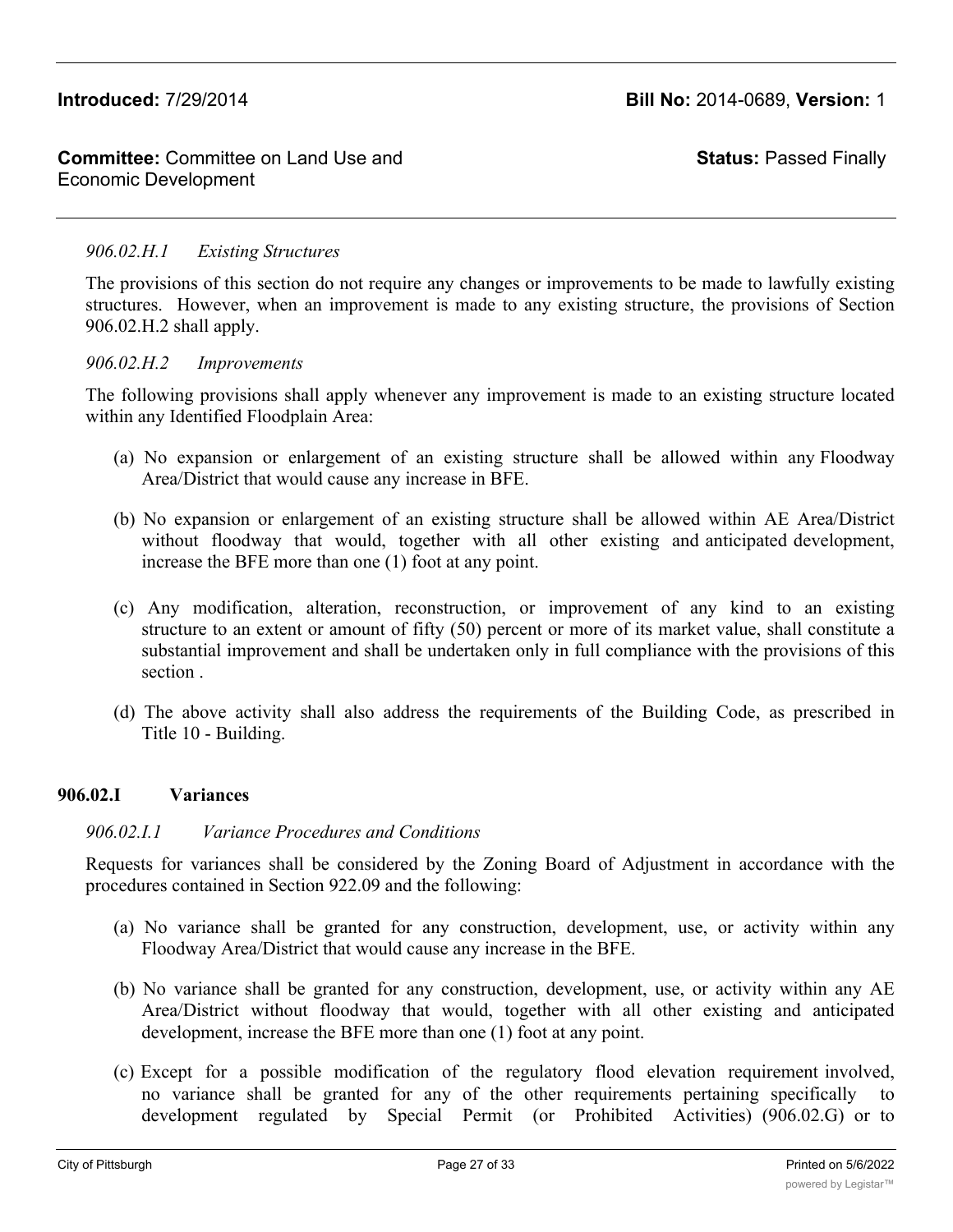**Status:** Passed Finally

Development Which May Endanger Human Life (Section 906.02.F.4).

- (d) In reviewing any request for a variance, in addition to the considerations of Section 922.09.E., the Zoning Board of Adjustment shall consider, that the granting of the variance will:
	- (1) neither result in an unacceptable or prohibited increase in flood heights, additional threats to public safety, or extraordinary public expense,
	- (2) nor create nuisances, cause fraud on, or victimize the public, or conflict with any other applicable state or local ordinances and regulations
- (e) Whenever a variance is granted, the Zoning Board of Adjustment shall notify the applicant in writing that:
	- (1) The granting of the variance may result in increased premium rates for flood insurance.
	- (2) Such variances may increase the risks to life and property.
	- (f) A complete record of all variance requests and related actions shall be maintained by the Zoning Administrator. In addition, a report of all variances granted during the year shall be included in the annual report to the FEMA.

Notwithstanding any of the above, however, all structures shall be designed and constructed so as to have the capability of resisting the one-percent (1%) annual chance flood.

### **906.02.J Definitions**

### *906.02.J.1 General*

Unless specifically defined below, words and phrases used in this section shall be interpreted in accordance with Section 926.

### *906.02.J.2 Specific Definitions*

- (a) **Base flood** means a flood which has a one percent chance of being equaled or exceeded in any given year (also called the "100-year flood" or one-percent (1%) annual chance flood).
- **(b) Base flood discharge** means the volume of water resulting from a Base Flood as it passes a given location within a given time, usually expressed in cubic feet per second (cfs).
- **(c) Base flood elevation (BFE)** means the elevation shown on the Flood Insurance Rate Map (FIRM) for Zone AE that indicates the water surface elevation resulting from a flood that has a 1 percent or greater chance of being equaled or exceeded in any given year.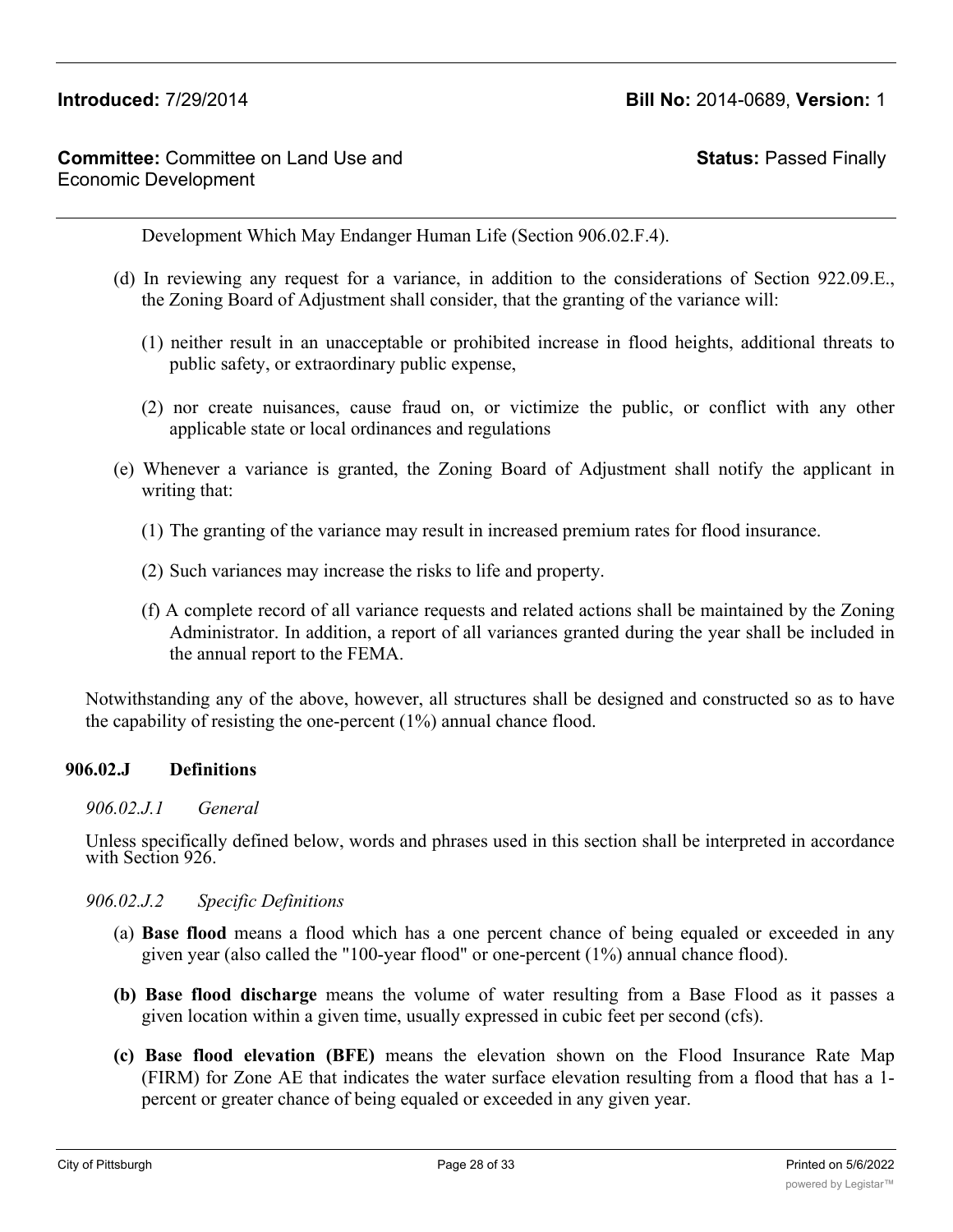**Committee:** Committee on Land Use and Economic Development

**Status:** Passed Finally

- **(d) Basement** means any area of the building having its floor below ground level on all sides.
- **(e) Building** means a combination of materials to form a permanent structure having walls and a roof. Included shall be all manufactured homes and trailers to be used for human habitation.
- **(f) Development** means any man-made change to improved or unimproved real estate, including but not limited to the construction, reconstruction, renovation, repair, expansion, or alteration of buildings or other structures; the placement of manufactured homes; streets, and other paving; utilities; filling, grading and excavation; mining; dredging; drilling operations; storage of equipment or materials; and the subdivision of land.
- **(g) Existing manufactured home park or subdivision** means a manufactured home park or subdivision for which the construction of facilities for servicing the lots on which the manufactured homes are to be affixed (including, at a minimum, the installation of utilities, the construction of streets, and either final site grading or the pouring of concrete pads) is completed before the effective date of the floodplain management regulations adopted by a community.
- (h) **Expansion to an existing manufactured home park or subdivision** means the preparation of additional sites by the construction of facilities for servicing the lots on which the manufactured homes are to be affixed (including the installation of utilities, the construction of streets, and either final site grading or the pouring of concrete pads).
- (i) **Flood** means a temporary inundation of normally dry land areas.
- (j) **Flood Insurance Rate Map (FIRM)** means the official map on which the Federal Emergency Management Agency has delineated both the areas of special flood hazards and the risk premium zones applicable to the community.
- (k) **Flood Insurance Study (FIS)** means the official report provided by the Federal Emergency Management Agency that includes flood profiles, the Flood Insurance Rate Map, the Flood Boundary and Floodway Map, and the water surface elevation of the base flood.
- (l) **Floodplain Area** means a relatively flat or low land area which is subject to partial or complete inundation from an adjoining or nearby stream, river or watercourse; and/or any area subject to the unusual and rapid accumulation of surface waters from any source.
- (m) **Floodproofing** means any combination of structural and nonstructural additions, changes, or adjustments to structures which reduce or eliminate flood damage to real estate or improved real property, water and sanitary facilities, structures and their contents.
- (n) **Floodway** means the channel of a river or other watercourse and the adjacent land areas that must be reserved in order to discharge the base flood without cumulatively increasing the water surface elevation more than one foot.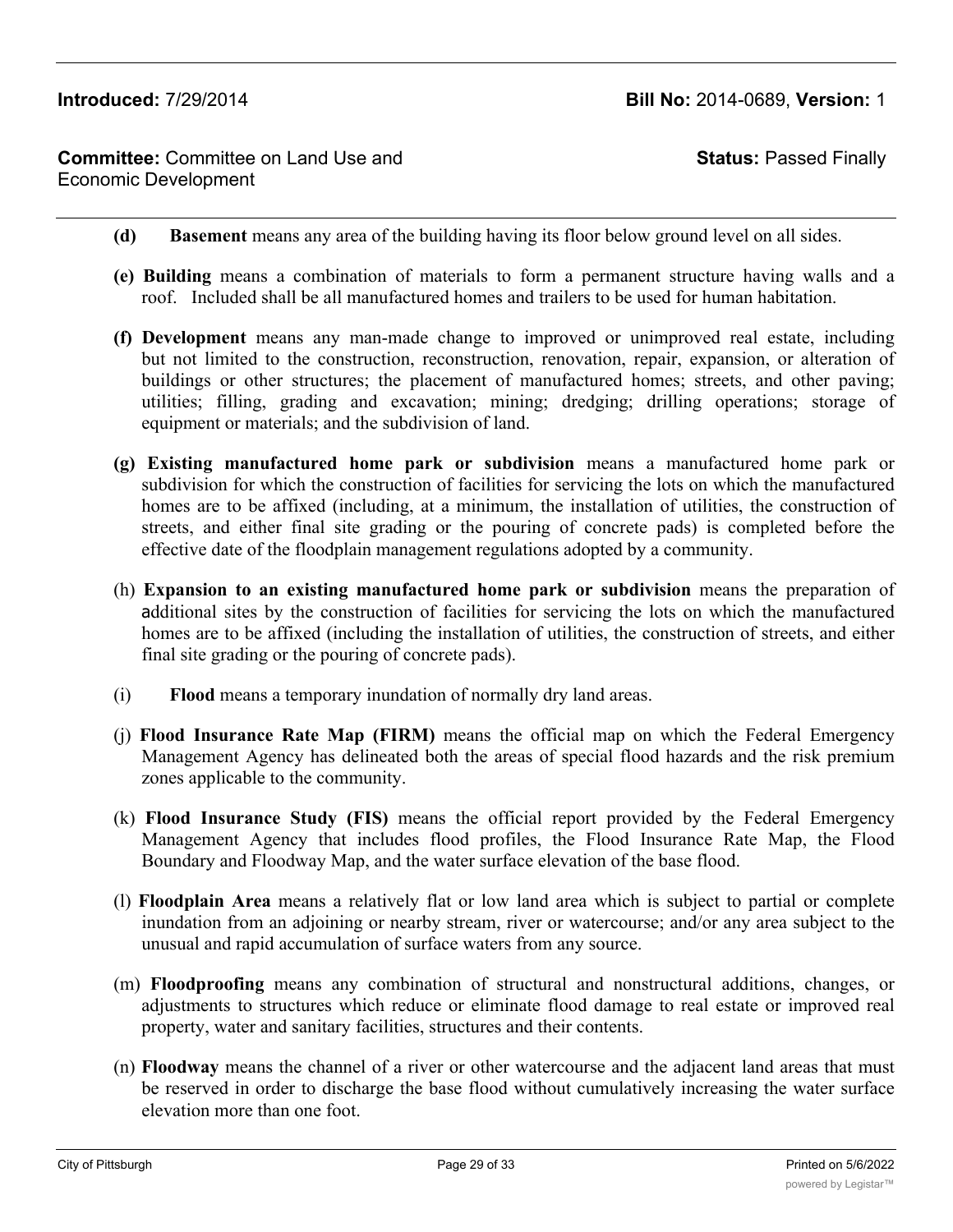**Status:** Passed Finally

- (o) **Highest Adjacent Grade** means the highest natural elevation of the ground surface prior to construction next to the proposed walls of a structure.
- (p) **Historic structure** means any structure that is:
	- (1) Listed individually in the National Register of Historic Places (a listing maintained by the Department of Interior) or preliminarily determined by the Secretary of the Interior as meeting the requirements for individual listing on the National Register;
	- (2) Certified or preliminarily determined by the Secretary of the Interior as contributing to the historical significance of a registered historic district or a district preliminarily determined by the Secretary to qualify as a registered historic district;
	- (3) Individually listed on a state inventory of historic places in states which have been approved by the Secretary of the Interior; or
	- (4) Individually listed on a local inventory of historic places in communities with historic preservation that have been certified either:
		- (i) By an approved state program as determined by the Secretary of the Interior; or
		- (ii) Directly by the Secretary of the Interior in states without approved programs.
- (q) **Identified Floodplain Area** is an umbrella term that includes all of the areas within which the community has selected to enforce floodplain regulations. It will always include the area identified as the Special Flood Hazard Area on the Flood Insurance Rate Maps and Flood Insurance Study, but may include additional areas identified by the community. See Sections 906.02.E.1 and 906.02.E.2 for the specifics on what areas the community has included in the Identified Floodplain Area.
- (r) **Lowest floor** means the lowest floor of the lowest fully enclosed area (including basement). An unfinished, flood resistant partially enclosed area, used solely for parking of vehicles, building access, and incidental storage, in an area other than a basement area is not considered the lowest floor of a building, provided that such space is not designed and built so that the structure is in violation of the applicable non-elevation design requirements of this chapter.
- (s) **Manufactured home** means a structure, transportable in one or more sections, which is built on a permanent chassis, and is designed for use with or without a permanent foundation when attached to the required utilities. The term includes park trailers, travel trailers, recreational and other similar vehicles which are placed on a site for more than 180 consecutive days.
- (t) **Manufactured home park or subdivision** means a parcel (or contiguous parcels) of land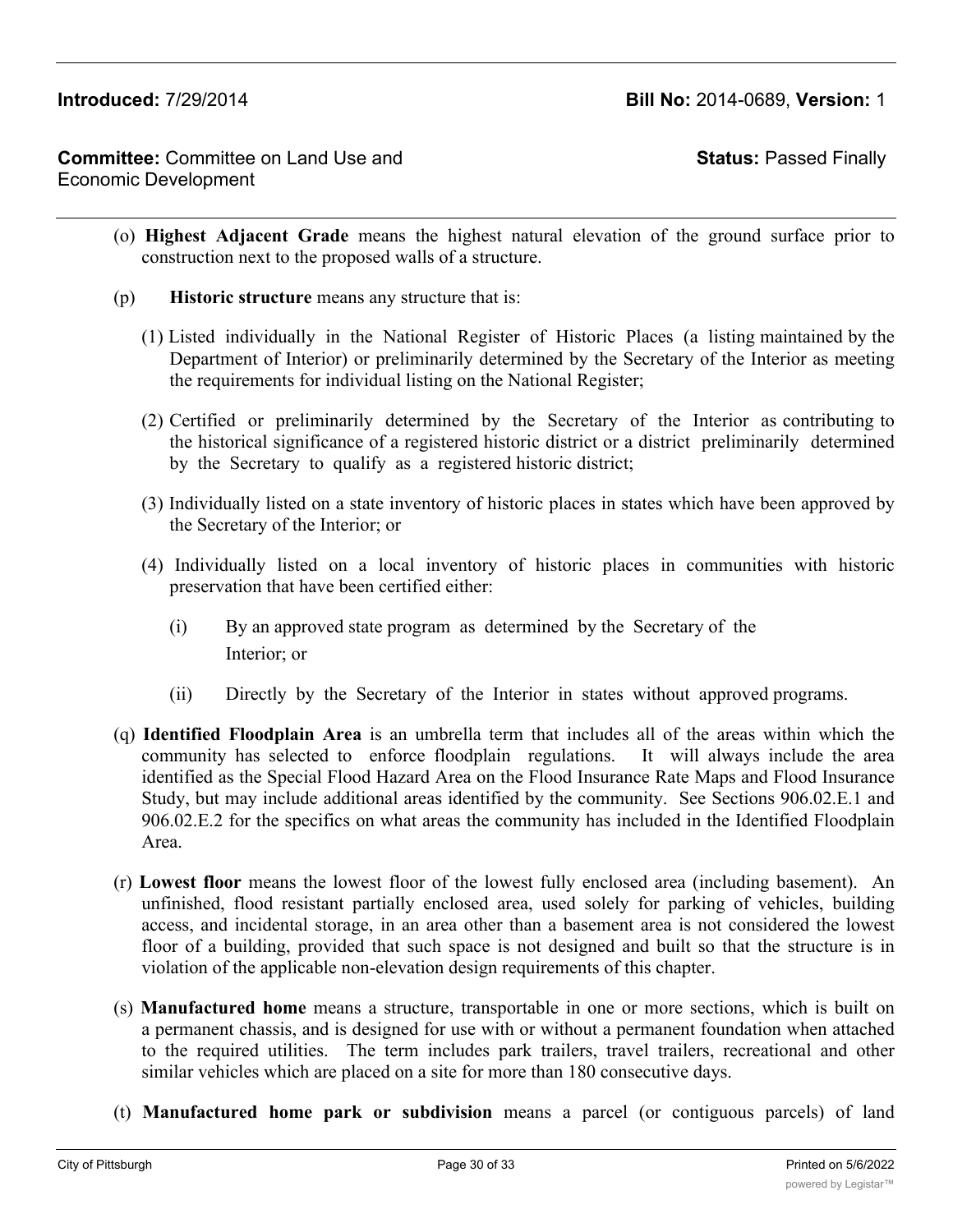**Committee:** Committee on Land Use and Economic Development

**Status:** Passed Finally

divided into two or more manufactured home lots for rent or sale.

- (u) **Minor Repair** means the replacement of existing work with equivalent materials for the purpose of its routine maintenance and upkeep, but not including the cutting away of any wall, partition or portion thereof, the removal or cutting of any structural beam or bearing support, or the removal or change of any required means of egress, or rearrangement of parts of a structure affecting the exitway requirements; nor shall minor repairs include addition to, alteration of, replacement or relocation of any standpipe, water supply, sewer, drainage, drain leader, gas, oil, waste, vent, or similar piping, electric wiring, mechanical or other work affecting public health or general safety.
- (v) **New Construction** means structures for which the start of construction commenced on or after September 26, 2014 and includes any subsequent improvements to such structures. Any construction started after December 15, 1981 and before September 26, 2014 is subject to the Code in effect at the time the permit was issued, provided the start of construction was within 180 days of permit issuance.
- (w) **Person** means an individual, partnership, public or private association or corporation, firm, trust, estate, municipality, governmental unit, public utility or any other legal entity whatsoever, which is recognized by law as the subject of rights and duties.
- (x) **Post-FIRM Structure** means a structure for which construction or substantial improvement occurred after December 31, 1974 or on or after the community's initial Flood Insurance Rate Map (FIRM) dated December 15, 1981, whichever is later, and, as such, would be required to be compliant with the regulations of the National Flood Insurance Program.
- (y) **Pre-FIRM Structure** means a structure for which construction or substantial improvement occurred on or before December 31, 1974 or before the community's initial Flood Insurance Rate Map (FIRM) dated December 15, 1981, whichever is later, and, as such, would not be required to be compliant with the regulations of the National Flood Insurance Program.
- (z) **Recreational vehicle** means a vehicle which is:
	- (1) built on a single chassis;
	- (2) not more than 400 square feet, measured at the largest horizontal projections;
	- (3) designed to be self-propelled or permanently towable by a light-duty truck,
	- (4) not designed for use as a permanent dwelling but as temporary living quarters for recreational, camping, travel, or seasonal use.
- (aa) **Regulatory flood elevation** means the base flood elevation (BFE) or estimated flood height as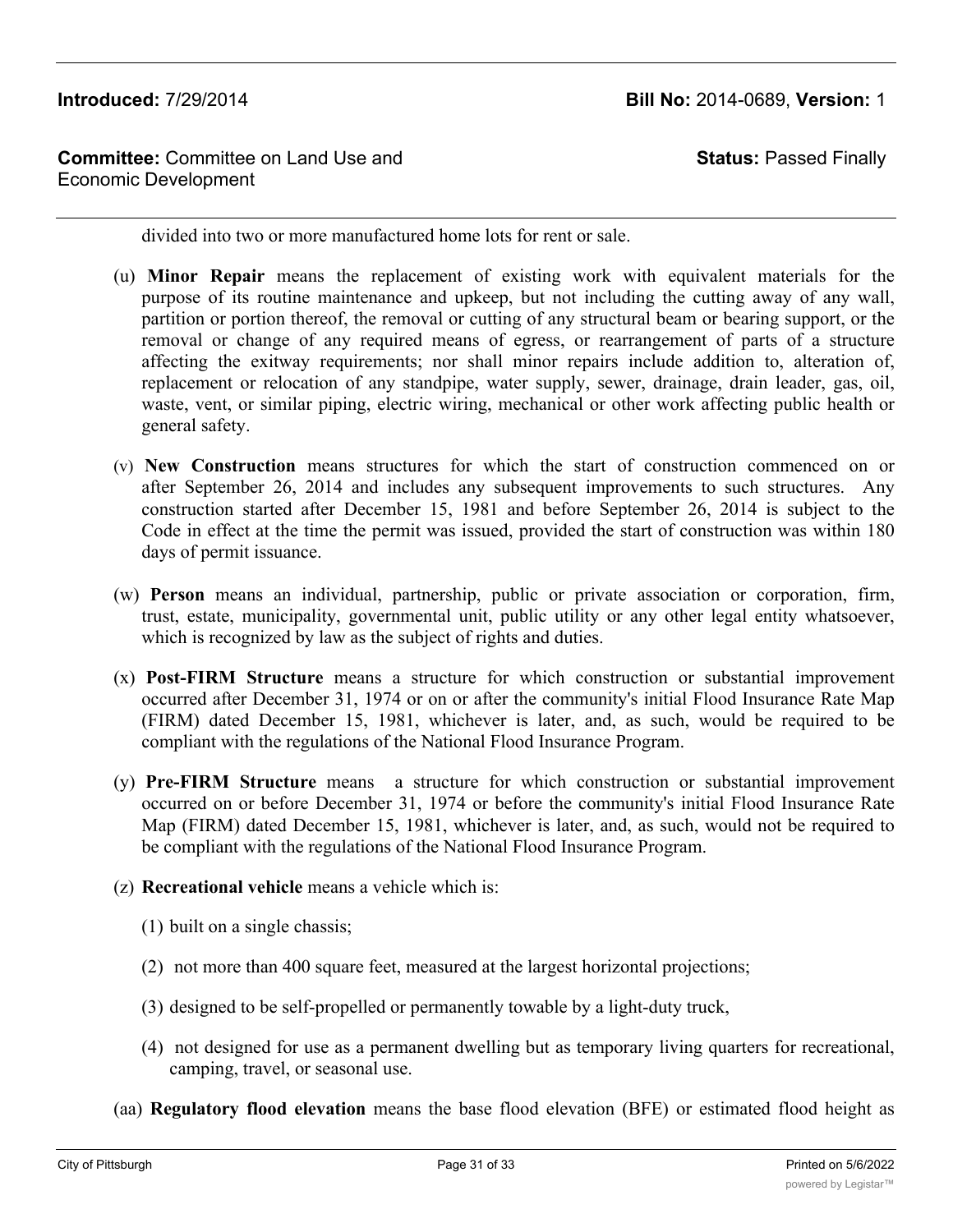**Committee:** Committee on Land Use and Economic Development

**Status:** Passed Finally

determined using simplified methods plus a freeboard safety factor of one and one-half  $(1\frac{1}{2})$  feet.

- (bb) **Special permit** means a special approval which is required for hospitals, nursing homes, correctional facilities, and new manufactured home parks/ subdivisions and substantial improvements to such existing parks, when such development is located in all, or a designated portion of a floodplain.
- (cc) **Special flood hazard area (SFHA)** means an area in the floodplain subject to a 1 percent or greater chance of flooding in any given year. It is shown on the FIRM as Zone A or AE.
- (dd) **Start of construction** means includes substantial improvement and other proposed new development and means the date the Permit was issued, provided the actual start of construction, repair, reconstruction, rehabilitation, addition, placement, or other improvement was within 180 days after the date of the permit and shall be completed within twelve (12) months after the date of issuance of the permit unless a time extension is granted, in writing, by the Zoning Administrator . The actual start means either the first placement of permanent construction of a structure on a site, such as the pouring of slab or footings, the installation of piles, the construction of columns, or any work beyond the stage of excavation; or the placement of a manufacture home on a foundation. Permanent construction does not include land preparation, such as clearing, grading, and filling; nor does it include the installation of streets and walkways; nor does it include excavation for a basement, footings, piers, or foundations or the erection of temporary forms; nor does it include the installation on the property of accessory buildings, such as garages or sheds not occupied as dwelling units or not part of the main structure. For a substantial improvement, the actual start of construction means the first alteration of any wall, ceiling, floor, or other structural part of a building, whether or not that alteration affects the external dimensions of the building.
- (ee) **Structure** means a walled and roofed building, including a gas or liquid storage tank that is principally above ground, as well as a manufactured home.
- (ff) **Subdivision** means the division or re-division of a lot, tract, or parcel of land by any means into two or more lots, tracts, parcels or other divisions of land including changes in existing lot lines for the purpose, whether immediate or future, of lease, partition by the court for distribution to heirs, or devisees, transfer of ownership or building or lot development: Provided, however, that the subdivision by lease of land for agricultural purposes into parcels of more than ten acres, not involving any new street or easement of access or any residential dwelling, shall be exempted.
- (gg) **Substantial damage** means damage from any cause sustained by a structure whereby the cost of restoring the structure to its before-damaged condition would equal or exceed fifty (50) percent or more of the market value of the structure before the damage occurred.
- (hh) **Substantial improvement** means any reconstruction, rehabilitation, addition, or other improvement of a structure, of which the cost equals or exceeds fifty (50) percent of the market value of the structure before the "start of construction" of the improvement. This term includes